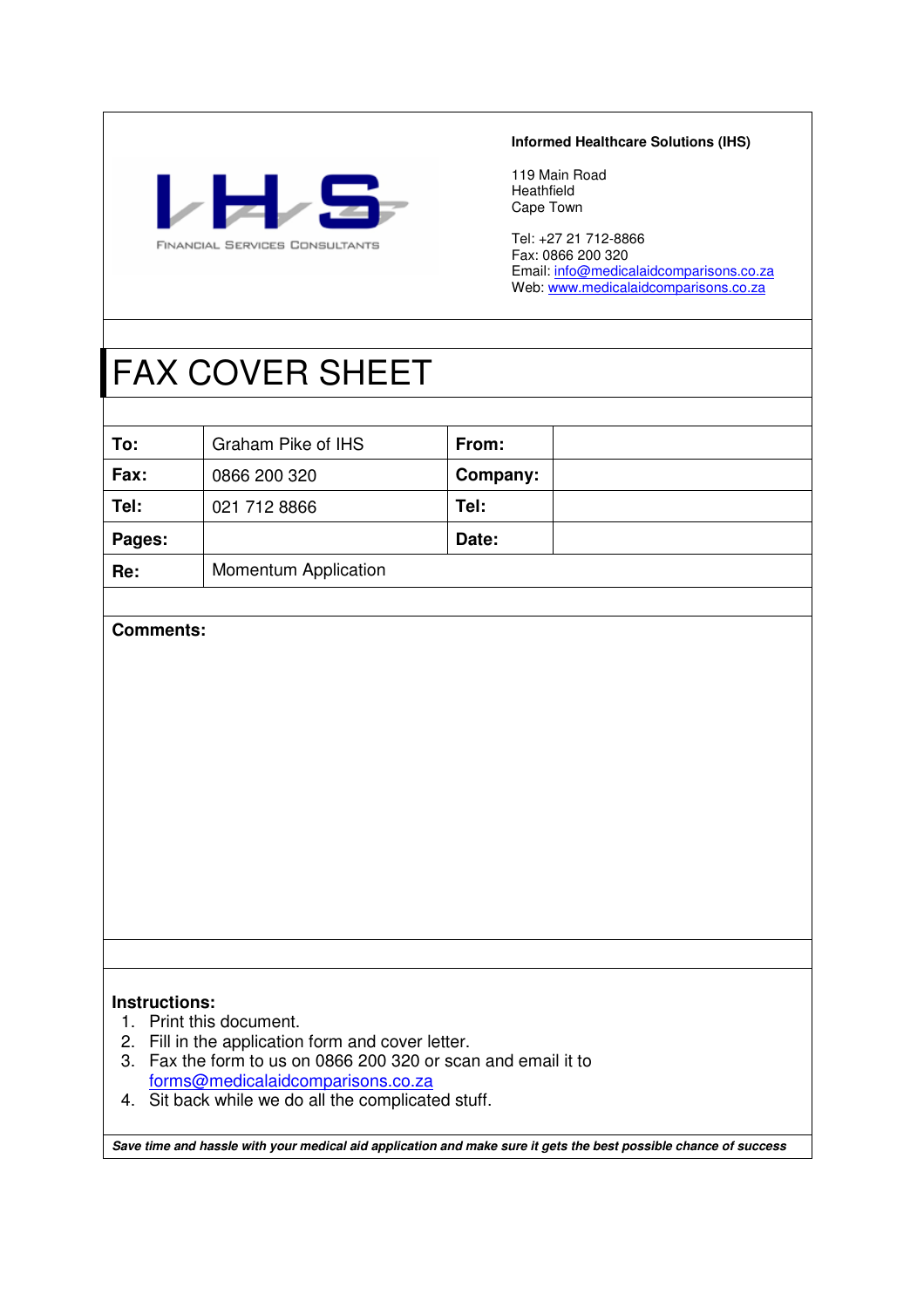# momentum health

# **Individual application for membership Property and AUST 10019** 2019

#### **Important notes:**

- Momentum Health is a medical scheme registered under the Medical Schemes Act, 131 of 1998.
- Momentum Health is administered by a separate company, MMI Health (Pty) Ltd (Administrator), a division of MMI Group Limited.
- Please do not resign from your current medical scheme until you have received written notification of acceptance from Momentum Health.
- Momentum Health will only consider membership on receipt of a fully completed application form.
- Please provide the ID number and copy of ID for the principal member and all dependants.
- Please ensure that the first name and surname of the principal member, spouse and dependants are completed in accordance with the ID or passport.
- Please provide certificates of membership for previous schemes, where applicable.
- It is very important to disclose full information in the medical details sections regarding any pre-existing condition or symptoms experienced by you or your dependants. If we find that you did not disclose all the relevant information, we may limit and/or exclude certain benefits, or terminate your membership.
- Please submit the completed and signed form via fax to **031 580 0430** or email at **healthnewbusiness@momentumhealth.co.za**.
- Should we not receive all the required supporting documents, it will delay the finalisation of your application.

#### **Section 1: Personal details**

#### **Principal member**

| Title                                |        |  | Initials |  | First name                                             |               |          |      |                   |                                     |   |         |  |
|--------------------------------------|--------|--|----------|--|--------------------------------------------------------|---------------|----------|------|-------------------|-------------------------------------|---|---------|--|
| Surname                              |        |  |          |  |                                                        |               |          |      |                   |                                     |   |         |  |
| Previous surname                     |        |  |          |  |                                                        |               | Gender   | Male |                   |                                     |   | Female  |  |
| ID/Passport number                   |        |  |          |  |                                                        | Date of birth |          |      | $\qquad \qquad -$ | $M$ $M$<br>$\overline{\phantom{m}}$ | Y | Y       |  |
| Country in which passport was issued |        |  |          |  |                                                        |               |          |      |                   |                                     |   |         |  |
| Country of residence                 |        |  |          |  |                                                        |               |          |      |                   |                                     |   |         |  |
| Income tax reference number*         |        |  |          |  | * Please provide proof of Income tax reference number. |               |          |      |                   |                                     |   |         |  |
| Marital status                       | Single |  | Married  |  | Separated                                              |               | Divorced |      |                   |                                     |   | Widowed |  |
| Home address                         |        |  |          |  |                                                        |               |          |      |                   |                                     |   |         |  |
| Postal address (if different)        |        |  |          |  |                                                        |               |          |      |                   | Postal code                         |   |         |  |
|                                      |        |  |          |  |                                                        |               |          |      |                   | Postal code                         |   |         |  |
| Telephone - home<br>Email address    |        |  |          |  | Cellphone number                                       |               |          |      |                   |                                     |   |         |  |

Please note that the email address you provide will be used when the Scheme communicates with you.

#### **Spouse or partner (If spouse or partner is also applying for membership)**

| Title                                | Initials | First name       |               |                          |                               |        |  |
|--------------------------------------|----------|------------------|---------------|--------------------------|-------------------------------|--------|--|
| Surname                              |          |                  |               |                          |                               |        |  |
| Previous surname                     |          |                  | Gender        | Male                     |                               | Female |  |
| ID/Passport number                   |          |                  | Date of birth | $\overline{\phantom{a}}$ | M<br>$\overline{\phantom{a}}$ | Y      |  |
| Country in which passport was issued |          |                  |               |                          |                               |        |  |
| Country of residence                 |          |                  |               |                          |                               |        |  |
| Telephone - home                     |          | Cellphone number |               |                          |                               |        |  |
| Email address                        |          |                  |               |                          |                               |        |  |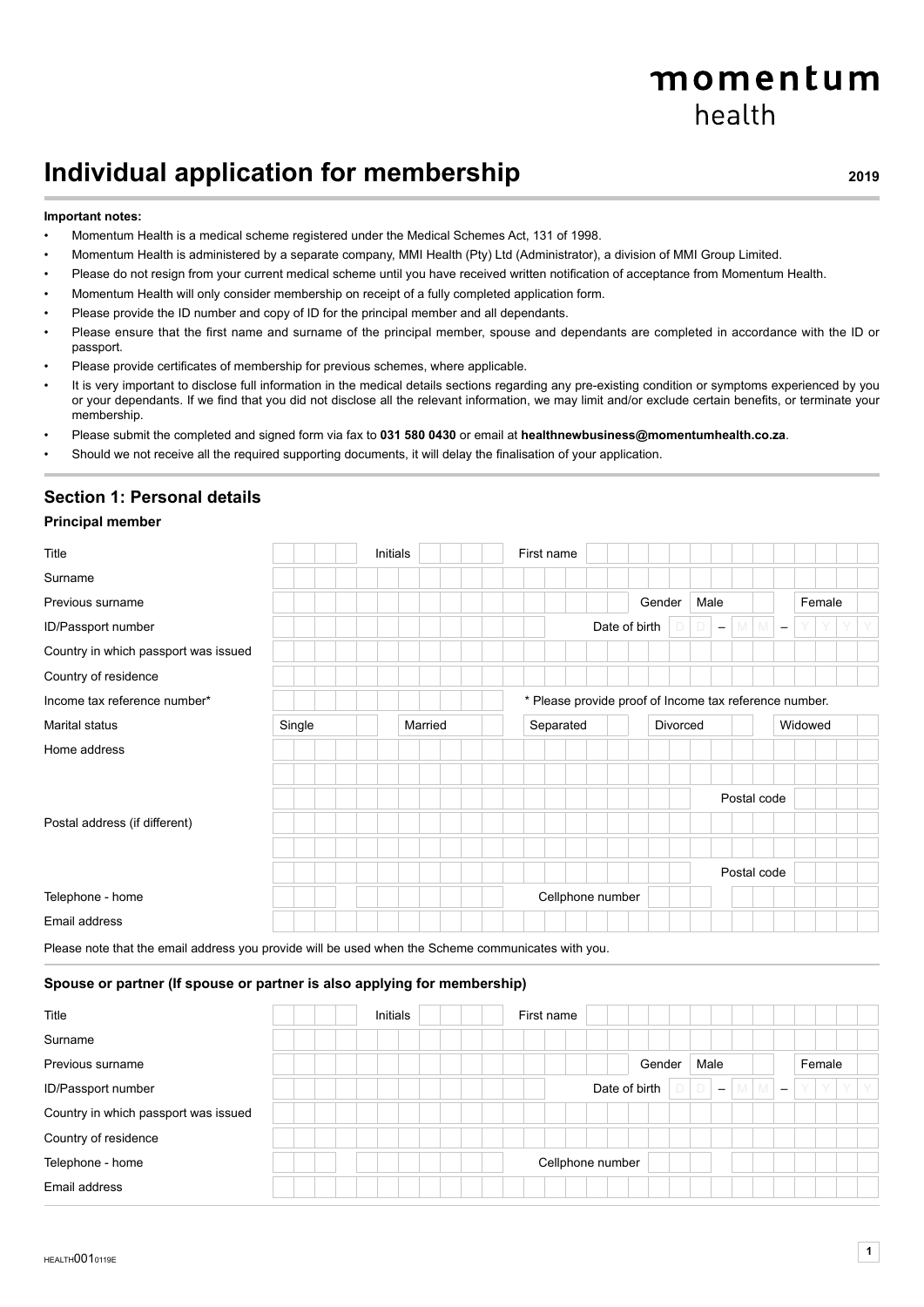# **Section 1: Personal details (continued)**

# **Dependants (If dependants are also applying for membership)**

### **Dependant 1**

| First name                                                  |   |   |                          |  |     |  |    |                            |                  |  |        |      |  |        |  |
|-------------------------------------------------------------|---|---|--------------------------|--|-----|--|----|----------------------------|------------------|--|--------|------|--|--------|--|
| Surname                                                     |   |   |                          |  |     |  |    |                            |                  |  |        |      |  |        |  |
| ID/Passport number                                          |   |   |                          |  |     |  |    |                            |                  |  | Gender | Male |  | Female |  |
| Country in which passport was issued                        |   |   |                          |  |     |  |    |                            |                  |  |        |      |  |        |  |
| Date of birth                                               | D | D | $\overline{\phantom{m}}$ |  |     |  | Y  |                            | Cellphone number |  |        |      |  |        |  |
| Email address                                               |   |   |                          |  |     |  |    |                            |                  |  |        |      |  |        |  |
| Relationship to principal member                            |   |   |                          |  |     |  |    |                            |                  |  |        |      |  |        |  |
| Is the dependant financially dependent on principal member? |   |   |                          |  | Yes |  | No | Dependant's monthly income |                  |  |        | R    |  |        |  |

#### **Dependant 2**

| First name                                                  |   |   |                          |   |      |                          |  |    |  |                  |  |                            |      |  |  |        |  |
|-------------------------------------------------------------|---|---|--------------------------|---|------|--------------------------|--|----|--|------------------|--|----------------------------|------|--|--|--------|--|
| Surname                                                     |   |   |                          |   |      |                          |  |    |  |                  |  |                            |      |  |  |        |  |
| ID/Passport number                                          |   |   |                          |   |      |                          |  |    |  |                  |  | Gender                     | Male |  |  | Female |  |
| Country in which passport was issued                        |   |   |                          |   |      |                          |  |    |  |                  |  |                            |      |  |  |        |  |
| Date of birth                                               | D | D | $\overline{\phantom{a}}$ | M | IVI. | $\overline{\phantom{a}}$ |  |    |  | Cellphone number |  |                            |      |  |  |        |  |
| Email address                                               |   |   |                          |   |      |                          |  |    |  |                  |  |                            |      |  |  |        |  |
| Relationship to principal member                            |   |   |                          |   |      |                          |  |    |  |                  |  |                            |      |  |  |        |  |
| Is the dependant financially dependent on principal member? |   |   |                          |   |      | Yes                      |  | No |  |                  |  | Dependant's monthly income | R    |  |  |        |  |

### **Dependant 3**

| First name                                                  |   |                          |   |                          |   |   |    |  |                  |  |                            |   |      |  |        |  |  |
|-------------------------------------------------------------|---|--------------------------|---|--------------------------|---|---|----|--|------------------|--|----------------------------|---|------|--|--------|--|--|
| Surname                                                     |   |                          |   |                          |   |   |    |  |                  |  |                            |   |      |  |        |  |  |
| ID/Passport number                                          |   |                          |   |                          |   |   |    |  |                  |  | Gender                     |   | Male |  | Female |  |  |
| Country in which passport was issued                        |   |                          |   |                          |   |   |    |  |                  |  |                            |   |      |  |        |  |  |
| Date of birth                                               | D | $\overline{\phantom{m}}$ | M | $\overline{\phantom{a}}$ | Y | Y | Y  |  | Cellphone number |  |                            |   |      |  |        |  |  |
| Email address                                               |   |                          |   |                          |   |   |    |  |                  |  |                            |   |      |  |        |  |  |
| Relationship to principal member                            |   |                          |   |                          |   |   |    |  |                  |  |                            |   |      |  |        |  |  |
| Is the dependant financially dependent on principal member? |   |                          |   | Yes                      |   |   | No |  |                  |  | Dependant's monthly income | R |      |  |        |  |  |

| Dependant 4                                                 |   |                          |        |                          |  |    |  |  |                  |                            |   |      |  |        |  |
|-------------------------------------------------------------|---|--------------------------|--------|--------------------------|--|----|--|--|------------------|----------------------------|---|------|--|--------|--|
| First name                                                  |   |                          |        |                          |  |    |  |  |                  |                            |   |      |  |        |  |
| Surname                                                     |   |                          |        |                          |  |    |  |  |                  |                            |   |      |  |        |  |
| ID/Passport number                                          |   |                          |        |                          |  |    |  |  |                  | Gender                     |   | Male |  | Female |  |
| Country in which passport was issued                        |   |                          |        |                          |  |    |  |  |                  |                            |   |      |  |        |  |
| Date of birth                                               | D | $\overline{\phantom{m}}$ | M<br>M | $\overline{\phantom{m}}$ |  | Y  |  |  | Cellphone number |                            |   |      |  |        |  |
| Email address                                               |   |                          |        |                          |  |    |  |  |                  |                            |   |      |  |        |  |
| Relationship to principal member                            |   |                          |        |                          |  |    |  |  |                  |                            |   |      |  |        |  |
| Is the dependant financially dependent on principal member? |   |                          |        | Yes                      |  | No |  |  |                  | Dependant's monthly income | R |      |  |        |  |
|                                                             |   |                          |        |                          |  |    |  |  |                  |                            |   |      |  |        |  |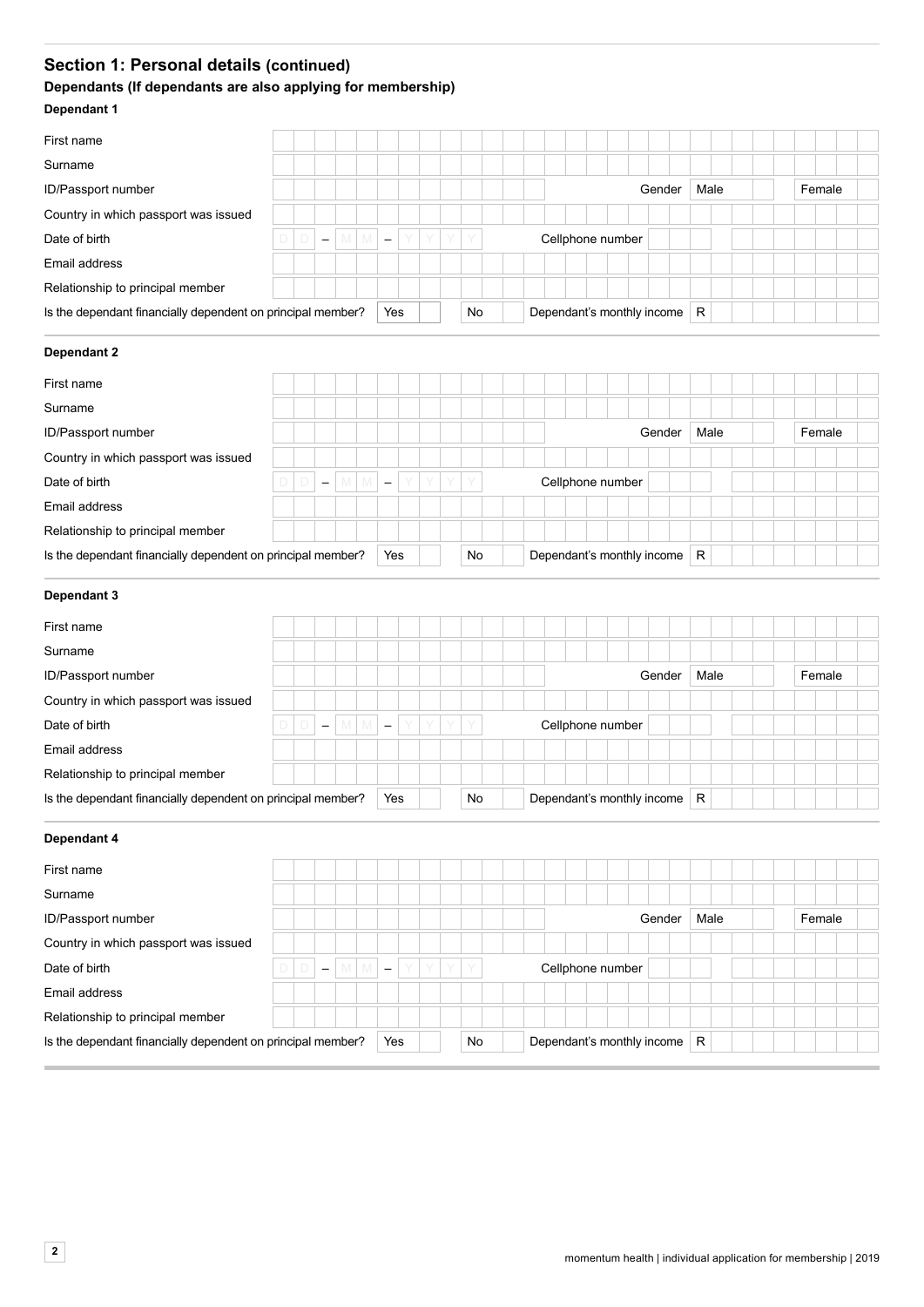# **Section 2: Employer information**

### **Section 2.1: Non-government employees**

| Company name              |  |  |  |  |  |  |                    |  |  |  |  |  |  |  |
|---------------------------|--|--|--|--|--|--|--------------------|--|--|--|--|--|--|--|
| Branch name               |  |  |  |  |  |  |                    |  |  |  |  |  |  |  |
| Existing group number     |  |  |  |  |  |  | Employee number    |  |  |  |  |  |  |  |
| Business telephone number |  |  |  |  |  |  | Date of employment |  |  |  |  |  |  |  |
|                           |  |  |  |  |  |  |                    |  |  |  |  |  |  |  |

# **Section 2.2: Government employees**

| Name of department                                                                                                          |  |  |  |  |  |  |  |                    |  |  |                          |  |  |  |  |
|-----------------------------------------------------------------------------------------------------------------------------|--|--|--|--|--|--|--|--------------------|--|--|--------------------------|--|--|--|--|
| Persal number *                                                                                                             |  |  |  |  |  |  |  | Date of employment |  |  | $\overline{\phantom{0}}$ |  |  |  |  |
| * Please attach a copy of your latest navelin if you are naving your contributions via Persal and do not complete Section 0 |  |  |  |  |  |  |  |                    |  |  |                          |  |  |  |  |

Please attach a copy of your latest payslip if you are paying your contributions via Persal and do not complete Section 9.

# **Section 3: Business information if self-employed**

| Company name                           |  |  |                                   |                          |        |                               |      |  |
|----------------------------------------|--|--|-----------------------------------|--------------------------|--------|-------------------------------|------|--|
| Registration number                    |  |  | Registration date                 | $\overline{\phantom{m}}$ | M      | M<br>$\overline{\phantom{0}}$ |      |  |
| Nature of business                     |  |  |                                   |                          |        |                               |      |  |
| Telephone - work                       |  |  | Fax number                        |                          |        |                               |      |  |
| Cellphone number                       |  |  | Preferred method of communication |                          | E-mail |                               | Post |  |
| Email address                          |  |  |                                   |                          |        |                               |      |  |
| Business physical address              |  |  |                                   |                          |        |                               |      |  |
|                                        |  |  |                                   |                          |        | Postal code                   |      |  |
| Business postal address (if different) |  |  |                                   |                          |        |                               |      |  |
|                                        |  |  |                                   |                          |        | Postal code                   |      |  |

# **Section 4: Financial adviser (where applicable)**

| Name                                                                                                                  |                | Financial adviser's code | <b>Broker house code</b>                                                                                                                                                                                                                | Commission ref no |
|-----------------------------------------------------------------------------------------------------------------------|----------------|--------------------------|-----------------------------------------------------------------------------------------------------------------------------------------------------------------------------------------------------------------------------------------|-------------------|
| Graham Pike                                                                                                           |                | 660117                   | 031944                                                                                                                                                                                                                                  |                   |
| Signature of financial adviser                                                                                        |                |                          | Date $\begin{bmatrix} \Box \Box \end{bmatrix}$ $\begin{bmatrix} \Box \end{bmatrix}$ $\begin{bmatrix} \Box \end{bmatrix}$ $\begin{bmatrix} \Box \end{bmatrix}$ $\begin{bmatrix} \Box \end{bmatrix}$ $\begin{bmatrix} \Box \end{bmatrix}$ | Y I Y             |
| How would you like to receive the welcome pack?<br>*If branch is selected, please complete your internal branch code. | Mail to member | Send to branch*          | Internal branch code                                                                                                                                                                                                                    |                   |

# **Section 5: Previous medical scheme information**

**List each medical scheme that you have been a member of (note that only medical schemes registered in South Africa apply). This information needs to be supplied for the principal member and all dependants applying for membership. If more space is required, please include additional pages.** 

**Please provide certificates of membership for previous schemes.**

| Name of member                                                                                   | Name of scheme | <b>Membership number</b> | Date joined yy/mm/dd | Date terminated yy/mm/dd<br>or current |
|--------------------------------------------------------------------------------------------------|----------------|--------------------------|----------------------|----------------------------------------|
|                                                                                                  |                |                          |                      |                                        |
|                                                                                                  |                |                          |                      |                                        |
|                                                                                                  |                |                          |                      |                                        |
|                                                                                                  |                |                          |                      |                                        |
|                                                                                                  |                |                          |                      |                                        |
| Crossed paintings are atomorphisms and comparison and proportional painting of the Atlanta Cross |                |                          |                      | N <sub>1</sub><br>$\sqrt{2}$           |

Are the details completed above the same for all dependants applying for cover? No No No No No No No No No No No

If no, please provide details in the space above.

Have you been forced to change your medical scheme due to no longer being eligible to remain on your current scheme? Yes No

If yes, please include a certificate of membership from your current scheme, along with proof of the forced move (such as copy of resignation letter).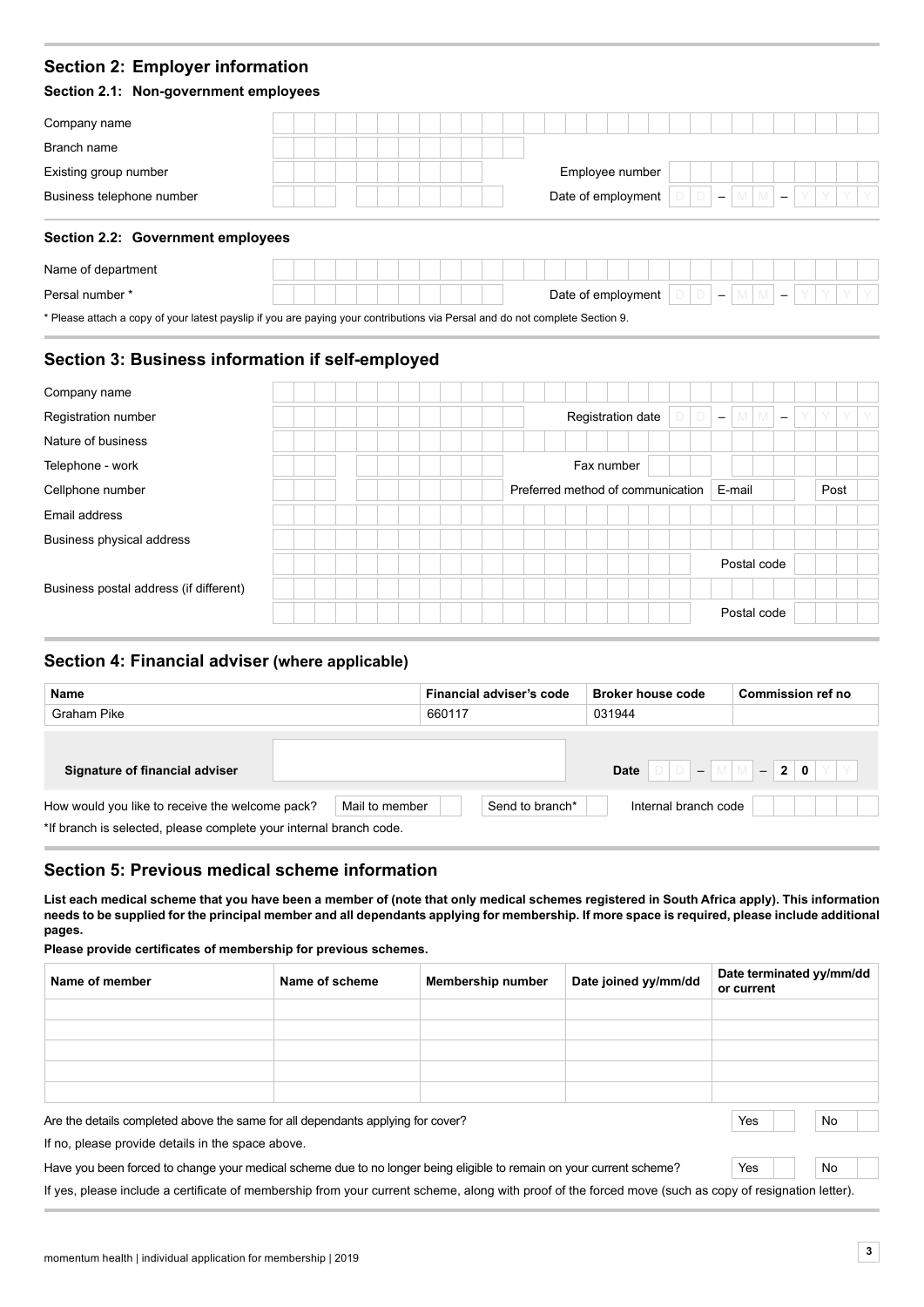# **Section 6: Medical details**

**Please make sure that you have completed Section 5 before completing this section.**

| <b>Principal member</b> |                    |    |   |                  |                   |      |  |  |  |  |  |
|-------------------------|--------------------|----|---|------------------|-------------------|------|--|--|--|--|--|
| Height                  | $\bullet$          |    | m | Tobacco smoked   | Quantity per day  |      |  |  |  |  |  |
| Mass                    |                    | kg |   | Alcohol consumed | Quantity per week | Type |  |  |  |  |  |
| Spouse or partner       |                    |    |   |                  |                   |      |  |  |  |  |  |
| Height                  | $\bullet$          |    | m | Tobacco smoked   | Quantity per day  |      |  |  |  |  |  |
| Mass                    |                    | kg |   | Alcohol consumed | Quantity per week | Type |  |  |  |  |  |
| <b>Dependant 1</b>      |                    |    |   |                  |                   |      |  |  |  |  |  |
| Height                  | $\mathbf{r}$       |    | m | Tobacco smoked   | Quantity per day  |      |  |  |  |  |  |
| Mass                    |                    | kg |   | Alcohol consumed | Quantity per week | Type |  |  |  |  |  |
| Dependant 2             |                    |    |   |                  |                   |      |  |  |  |  |  |
| Height                  | $\bullet$          |    | m | Tobacco smoked   | Quantity per day  |      |  |  |  |  |  |
| Mass                    |                    | kg |   | Alcohol consumed | Quantity per week | Type |  |  |  |  |  |
| Dependant 3             |                    |    |   |                  |                   |      |  |  |  |  |  |
| Height                  | $\mathbf{r}$       |    | m | Tobacco smoked   | Quantity per day  |      |  |  |  |  |  |
| Mass                    |                    | kg |   | Alcohol consumed | Quantity per week | Type |  |  |  |  |  |
| Dependant 4             |                    |    |   |                  |                   |      |  |  |  |  |  |
| Height                  | $\bar{\mathbf{r}}$ |    | m | Tobacco smoked   | Quantity per day  |      |  |  |  |  |  |
| Mass                    |                    | kg |   | Alcohol consumed | Quantity per week | Type |  |  |  |  |  |
|                         |                    |    |   |                  |                   |      |  |  |  |  |  |

#### **Doctor/s consulted in the past 12 months**

If your family has consulted more than one doctor in the past 12 months, please list all doctors that you consulted.

| Name and surname |  |                                               |
|------------------|--|-----------------------------------------------|
| Telephone - work |  | How long has he/she been your doctor (years)? |
| Name and surname |  |                                               |
| Telephone - work |  | How long has he/she been your doctor (years)? |
| Name and surname |  |                                               |
| Telephone - work |  | How long has he/she been your doctor (years)? |

#### **If you or any of your dependants are living with HIV/Aids.**

If you would prefer not to disclose the nature of the HIV-status on this form due to confidentiality, you may wait until you have received your valid Momentum Health membership number. On receipt of your membership number, you have 14 working days to contact LifeSense Disease Management on 0860 50 60 80 in order to notify us that you or your dependants are living with HIV/Aids, failing which your membership may be terminated for nondisclosure. This information will be kept confidential.

Tick here to indicate that you have read the disclaimer, and that the same information has been shared with all your dependants included on the application form.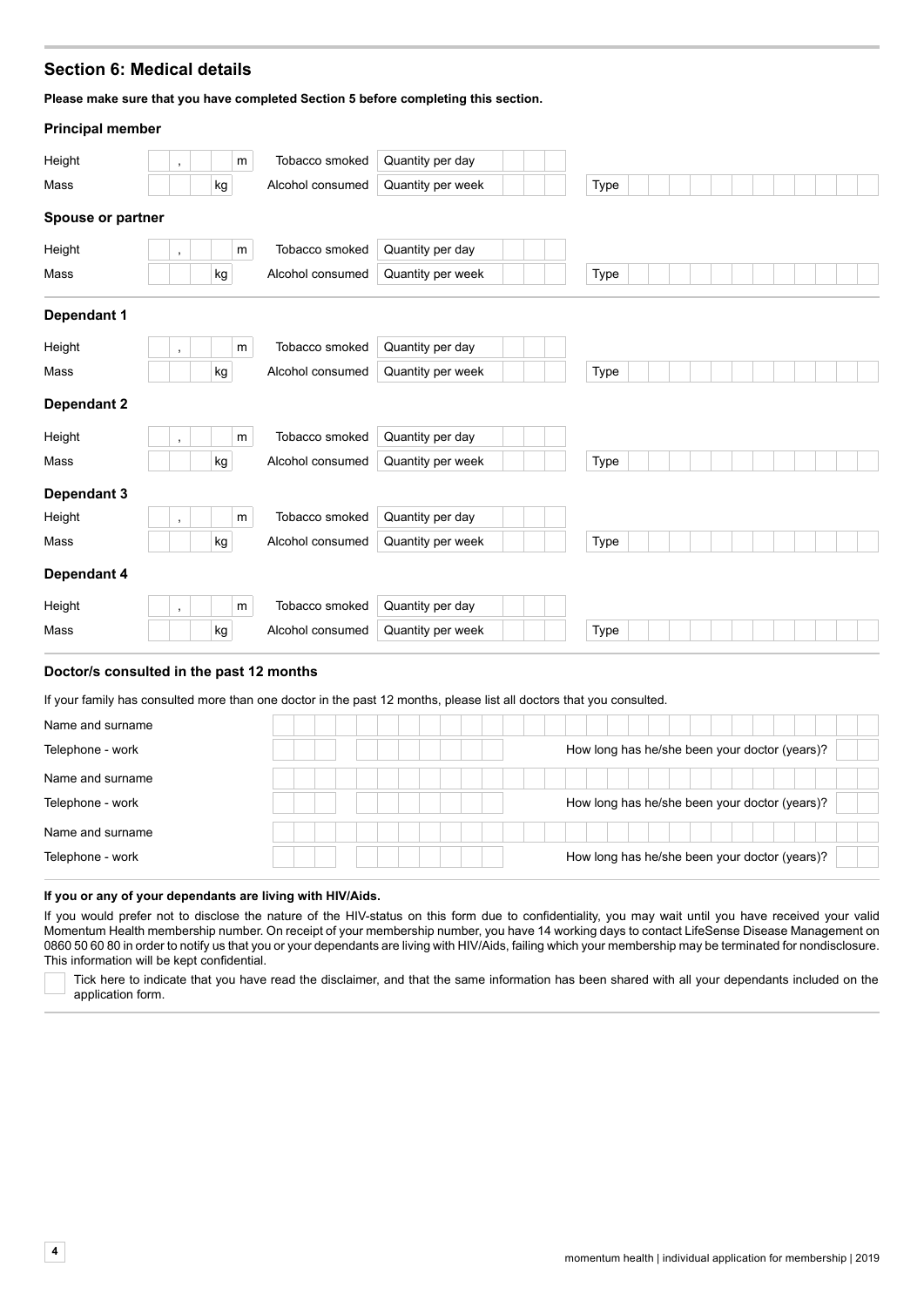# **Section 6: Medical details (continued)**

#### **Section 6.1**

Complete this section if you have been a member of a medical scheme registered in South Africa for at least 24-months and less than 90 days have passed since your resignation from that scheme. If not, please complete Section 6.2.

**It is very important to disclose full information regarding any pre-existing medical conditions or symptoms experienced by you or your dependants. If authorisation for any benefits is requested within the first 12 months of membership, we may request a full medical history from your treating doctors. If we find that you did not disclose all the relevant information, we may limit and/or exclude certain benefits, or terminate your membership.**

In the last 12 months, have you or your dependants had any of the following:

| 6.1.1 | Are you or your dependants currently taking ongoing medication or reasonably expecting to take medication for any<br>condition in the next 12 months?                                                                                                                                             | Yes | No |  |
|-------|---------------------------------------------------------------------------------------------------------------------------------------------------------------------------------------------------------------------------------------------------------------------------------------------------|-----|----|--|
|       | 6.1.2 Have you or your dependants had an operation or admission to any hospital in the last 12 months?                                                                                                                                                                                            | Yes | No |  |
|       | 6.1.3 Are you or your dependants awaiting or planning an operation or admission to any hospital (including current pregnancy)<br>for treatment in the next 12 months?                                                                                                                             | Yes | No |  |
| 6.1.4 | Is there any other condition or symptom, which is not detailed in any other question, for which medical advice,<br>diagnosis, care or treatment has already been recommended or received by you or your dependants, and could<br>potentially result in a medical claim within the next 12 months? | Yes | No |  |
|       | $6.15$ lethere any other condition or symptom which is not detailed in any question above that you arony of your dependents                                                                                                                                                                       |     |    |  |

6.1.5 Is there any other condition or symptom, which is not detailed in any question above, that you or any of your dependants have experienced and for which you have not yet sought medical advice?<br>have experienced and for which you have not yet sought medical advice?

All questions must be answered with a 'Yes or 'No'. If you have answered 'Yes' to any question, please provide full details below. If more space is required please include additional pages.

| Name of member | Condition and date diagnosed | Name of medication | Are you currently<br>on treatment? | Last treatment/<br>symptoms date | Attending doctor |
|----------------|------------------------------|--------------------|------------------------------------|----------------------------------|------------------|
|                |                              |                    |                                    |                                  |                  |
|                |                              |                    |                                    |                                  |                  |
|                |                              |                    |                                    |                                  |                  |
|                |                              |                    |                                    |                                  |                  |
|                |                              |                    |                                    |                                  |                  |
|                |                              |                    |                                    |                                  |                  |
|                |                              |                    |                                    |                                  |                  |

#### **Section 6.2**

Complete Section 6.2 if:

- you have not been a member of a medical scheme registered in South Africa for more than 90 days; or
- you have been a member of a medical scheme registered in South Africa for less than 24-months and less than 90 days have passed since your resignation from that scheme.

**It is very important to disclose full information regarding any pre-existing medical conditions or symptoms experienced by you or your dependants. If authorisation for any benefits is requested within the first 12 months of membership, we may request a full medical history from your treating doctors. If we find that you did not disclose all the relevant information, we may limit and/or exclude certain benefits, or terminate your membership.**

All questions must be answered with a 'Yes' or 'No'. If you have answered 'Yes' to any questions, please provide full details. If more space is required, please include additional pages.

In the last 12 months, have you or your dependants had any of the following:

|  | 5.2.1 Disorders or problems with the heart or cardiovascular system. E.g. heart murmur, high blood pressure, raised<br>cholesterol, shortness of breath, palpitations, chest pain, angina pectoris or heart attack? |                                  |  | No |
|--|---------------------------------------------------------------------------------------------------------------------------------------------------------------------------------------------------------------------|----------------------------------|--|----|
|  |                                                                                                                                                                                                                     | Aro vou ourrantly Loot trootmont |  |    |

| Name of member | Condition and date diagnosed                                                                                                                                                                                                                                                                                                                      | Name of medication | Are you currently<br>on treatment? | Last treatment/<br>symptoms date | Attending doctor |  |
|----------------|---------------------------------------------------------------------------------------------------------------------------------------------------------------------------------------------------------------------------------------------------------------------------------------------------------------------------------------------------|--------------------|------------------------------------|----------------------------------|------------------|--|
| 6.2.2          | <b>Respiratory or lung trouble.</b> E.g. tuberculosis, asthma, persistent cough or other breathing problems, emphysema,<br>coughing up blood, cystic fibrosis, sinusitis or allergic rhinitis?                                                                                                                                                    |                    |                                    | Yes                              | No.              |  |
| Name of member | Condition and date diagnosed                                                                                                                                                                                                                                                                                                                      | Name of medication | Are you currently<br>on treatment? | Last treatment/<br>symptoms date | Attending doctor |  |
| 6.2.3          | Disorders of the digestive system, stomach, gall bladder, pancreas or liver. E.g. gastric or duodenal ulcer, heartburn,<br>hiatus hernia, rectal bleeding, Crohn's disease, ulcerative colitis, irritable bowel syndrome, hepatitis, cirrhosis, liver failure,<br>or have you ever had a gastroscopy, colonoscopy, or other special examinations? |                    |                                    | Yes                              | No               |  |
| Name of member | Condition and date diagnosed                                                                                                                                                                                                                                                                                                                      | Name of medication | Are you currently<br>on treatment? | Last treatment/<br>symptoms date | Attending doctor |  |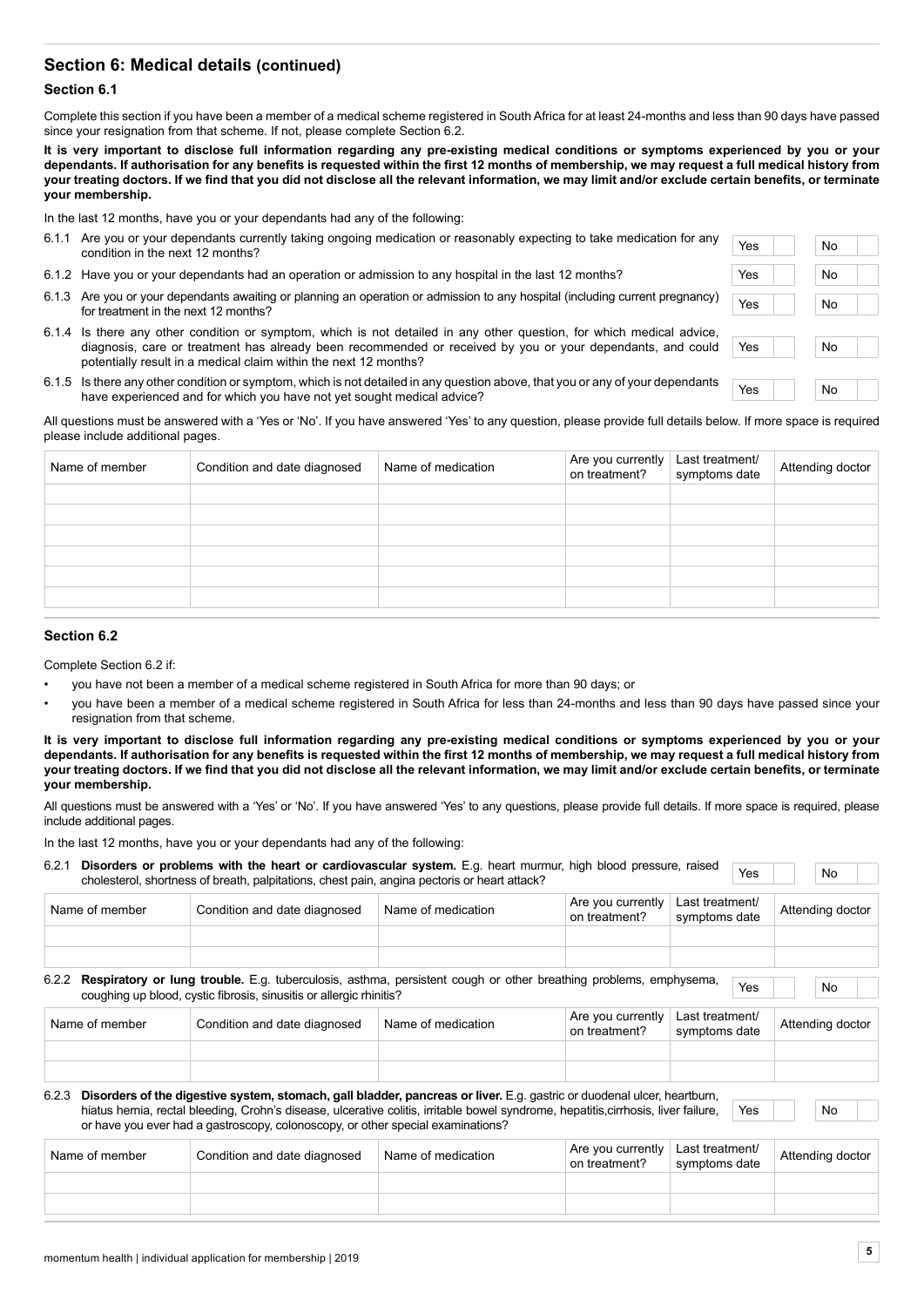# **Section 6: Medical details (continued)**

# **Section 6.2 (continued)**

|                                       |                                                                                                                                                                                                                                                       |                    | Are you currently                  | Last treatment/                  |     |                  |  |
|---------------------------------------|-------------------------------------------------------------------------------------------------------------------------------------------------------------------------------------------------------------------------------------------------------|--------------------|------------------------------------|----------------------------------|-----|------------------|--|
| Name of member                        | Condition and date diagnosed                                                                                                                                                                                                                          | Name of medication | on treatment?                      | symptoms date                    |     | Attending doctor |  |
| or PET scan?                          | 6.2.5 Disorders of the nervous system or brain. E.g. epilepsy, stroke, multiple sclerosis, migraine, headaches, paralysis,<br>Parkinson's disease, or have you or any of your dependants had or been advised to have a specialised scan, e.g. MRI, CT |                    |                                    |                                  | Yes | No               |  |
| Name of member                        | Condition and date diagnosed                                                                                                                                                                                                                          | Name of medication | Are you currently<br>on treatment? | Last treatment/<br>symptoms date |     | Attending doctor |  |
| 6.2.6<br>disorder or substance abuse? | Mental disorders. E.g. depression, anxiety, panic attacks, schizophrenia, eating disorders, ADHD, post-traumatic stress                                                                                                                               |                    |                                    |                                  | Yes | No               |  |
| Name of member                        | Condition and date diagnosed                                                                                                                                                                                                                          | Name of medication | Are you currently<br>on treatment? | Last treatment/<br>symptoms date |     | Attending doctor |  |
|                                       | 6.2.7 Ear, nose, throat or eye disorders. E.g. defective vision, cataracts, glaucoma, retinitis, disorders of the cornea, hearing<br>loss, ear discharge, otitis media or allergies?                                                                  |                    |                                    |                                  | Yes | No               |  |
| Name of member                        | Condition and date diagnosed                                                                                                                                                                                                                          | Name of medication | Are you currently<br>on treatment? | Last treatment/<br>symptoms date |     | Attending doctor |  |
|                                       |                                                                                                                                                                                                                                                       |                    |                                    |                                  |     |                  |  |
| 6.2.8<br>eczema or psoriasis?         | Disorders or diseases of the skin, muscles, bones, joints, limbs or spine. E.g. any skin rash, arthritis, gout,<br>fibromyalgia, any back/neck/hip/knee or other joint trouble, multiple sclerosis, any joint problems or replacements, acne,         |                    |                                    |                                  | Yes | No               |  |
| Name of member                        | Condition and date diagnosed                                                                                                                                                                                                                          | Name of medication | Are you currently<br>on treatment? | Last treatment/<br>symptoms date |     | Attending doctor |  |
| 6.2.9                                 | Diabetes, sugar in urine, thyroid or other glandular or blood disorders. Eg anaemia, bleeding disorders, growth<br>disorder, Cushing's disease or Addison's disease?                                                                                  |                    |                                    |                                  | Yes | No               |  |
| Name of member                        | Condition and date diagnosed                                                                                                                                                                                                                          | Name of medication | Are you currently<br>on treatment? | Last treatment/<br>symptoms date |     | Attending doctor |  |
| or malignant.                         | 6.2.10 Cancer, a growth or tumour of any kind including moles removed (malignant/benign)? Please specify if these were benign                                                                                                                         |                    |                                    |                                  | Yes | No               |  |
| Name of member                        | Condition and date diagnosed                                                                                                                                                                                                                          | Name of medication | Are you currently<br>on treatment? | Last treatment/<br>symptoms date |     | Attending doctor |  |
|                                       | 6.2.11 Are you or any of your dependants currently undergoing, or anticipating any specialised dental/maxillo facial treatment?                                                                                                                       |                    |                                    |                                  | Yes | No               |  |
| Name of member                        | Condition and date diagnosed                                                                                                                                                                                                                          | Name of medication | Are you currently<br>on treatment? | Last treatment/<br>symptoms date |     | Attending doctor |  |
|                                       | 6.2.12 Are you or any of your dependants taking ongoing medication for any condition not listed in any other question?                                                                                                                                |                    |                                    |                                  | Yes | No               |  |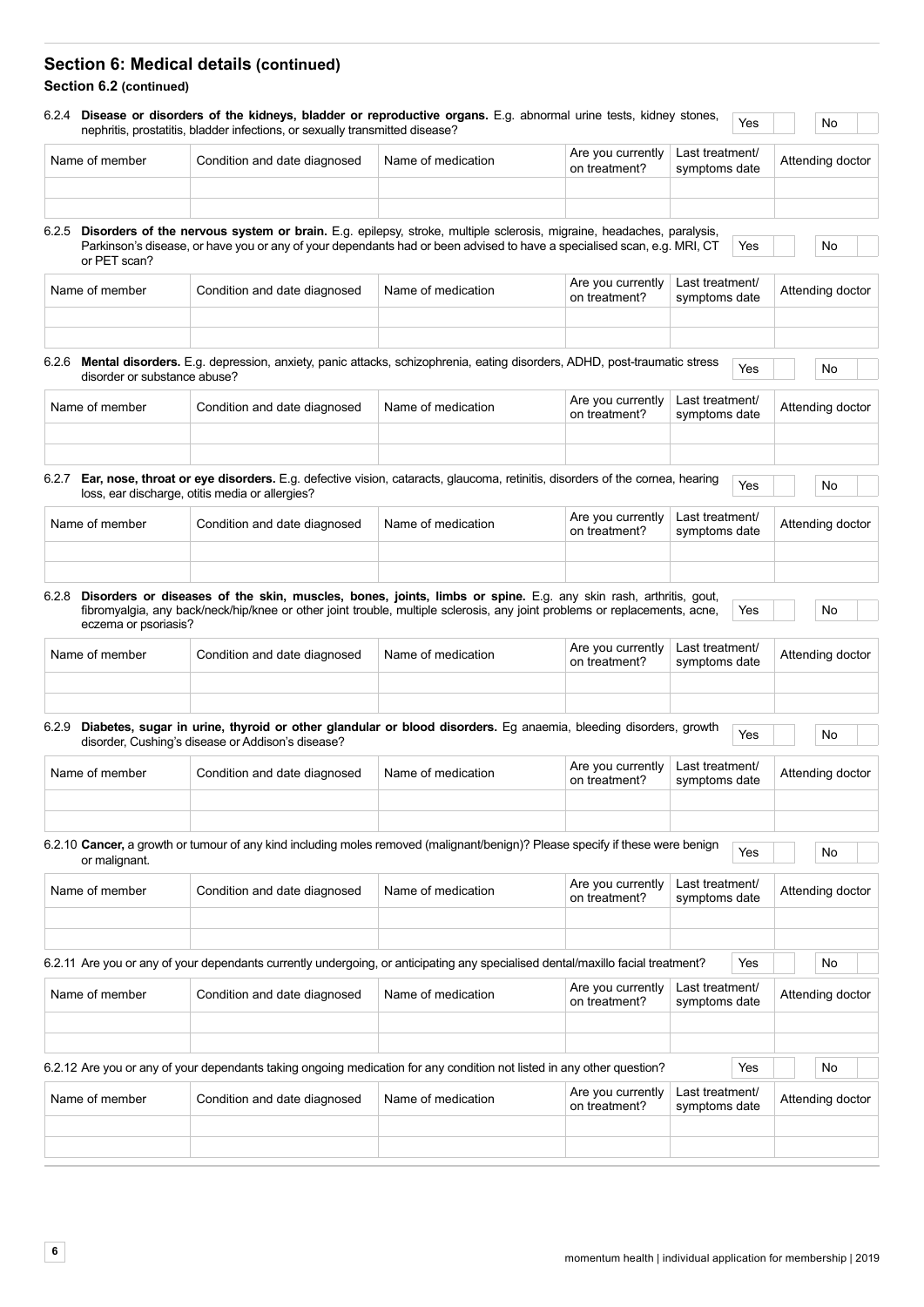# **Section 6: Medical details (continued)**

#### **Section 6.2 (continued)**

|                | accident or motor vehicle accident) in the last 12 months?                                                                                                                                                                                                                                               |                    |                                    | Last treatment/                  |     |                  |                  |  |
|----------------|----------------------------------------------------------------------------------------------------------------------------------------------------------------------------------------------------------------------------------------------------------------------------------------------------------|--------------------|------------------------------------|----------------------------------|-----|------------------|------------------|--|
| Name of member | Condition and date diagnosed                                                                                                                                                                                                                                                                             | Name of medication | Are you currently<br>on treatment? | symptoms date                    |     | Attending doctor |                  |  |
|                |                                                                                                                                                                                                                                                                                                          |                    |                                    |                                  |     |                  |                  |  |
|                | 6.2.14 Are you or any of your dependants awaiting or planning an operation or admission to any hospital in the next 12 months?                                                                                                                                                                           |                    |                                    |                                  | Yes |                  | No               |  |
| Name of member | Condition and date diagnosed                                                                                                                                                                                                                                                                             | Name of medication | Are you currently<br>on treatment? | Last treatment/<br>symptoms date |     |                  | Attending doctor |  |
|                |                                                                                                                                                                                                                                                                                                          |                    |                                    |                                  |     |                  |                  |  |
|                |                                                                                                                                                                                                                                                                                                          |                    |                                    |                                  |     |                  |                  |  |
|                | 6.2.15 Is there any other condition or symptom, which is not detailed in any other question, for which medical advice, diagnosis,<br>care or treatment has already been recommended or received by you or your dependants, and could potentially result in a<br>medical claim within the next 12 months? |                    |                                    |                                  | Yes |                  | No               |  |
| Name of member | Condition and date diagnosed                                                                                                                                                                                                                                                                             | Name of medication | Are you currently<br>on treatment? | Last treatment/<br>symptoms date |     |                  | Attending doctor |  |
|                | 6.2.16 Is there any other condition or symptom, which is not detailed in any other question, that you or any of your dependants                                                                                                                                                                          |                    |                                    |                                  | Yes |                  | No               |  |
| Name of member | have experienced and for which you have not yet sought medical advice?<br>Condition and date diagnosed                                                                                                                                                                                                   | Name of medication | Are you currently<br>on treatment? | Last treatment/<br>symptoms date |     |                  | Attending doctor |  |

#### **Questions 6.2.17 to 6.2.18 apply to female applicants**

| 6.2.17 Have you or any of your dependants had any of the following symptoms or conditions: abnormal pap smears or<br>mammograms, endometriosis, ovarian cysts, fibroids, infertility, disorders of the cervix, recently missed or irregular |                                                              | Yes                | No                                 |                                  |  |                  |  |
|---------------------------------------------------------------------------------------------------------------------------------------------------------------------------------------------------------------------------------------------|--------------------------------------------------------------|--------------------|------------------------------------|----------------------------------|--|------------------|--|
|                                                                                                                                                                                                                                             | menstrual cycles or do you suspect that you may be pregnant? |                    |                                    |                                  |  |                  |  |
| Name of member                                                                                                                                                                                                                              | Condition and date diagnosed                                 | Name of medication | Are you currently<br>on treatment? | Last treatment/<br>symptoms date |  | Attending doctor |  |

6.2.18 Are you or any of your dependants currently pregnant? The No or Are No or Are No or Are No or Are No or Are No or Are No or Are No or Are No or Are No or Are No or Are No or Are No or Are No or Are No or Are No or A

# **Section 7: Option choice**

**Important note: The option you choose may only be changed with effect from 1 January of each year, by submitting an option change form to Momentum Health before the end of November of the previous year.**

| <b>Ingwe Option</b>  | <b>Hospital provider</b> | Chronic and Day-to-day provider                                                                                                                                                                                                                                                                      | <b>Income</b>                                                       |
|----------------------|--------------------------|------------------------------------------------------------------------------------------------------------------------------------------------------------------------------------------------------------------------------------------------------------------------------------------------------|---------------------------------------------------------------------|
|                      | State hospitals          | Ingwe Primary Care Network provider                                                                                                                                                                                                                                                                  | $R12501 +$                                                          |
|                      | Ingwe Network            | Ingwe Primary Care Network provider                                                                                                                                                                                                                                                                  | R9 001 - R12 500                                                    |
|                      | Any hospital             | Ingwe Active Primary Care Network provider                                                                                                                                                                                                                                                           | R6 801 - R9 000                                                     |
|                      |                          |                                                                                                                                                                                                                                                                                                      | R701 - R6 800                                                       |
| GP's practice number |                          |                                                                                                                                                                                                                                                                                                      | $\leq$ R700                                                         |
|                      |                          |                                                                                                                                                                                                                                                                                                      |                                                                     |
| GP's name            |                          |                                                                                                                                                                                                                                                                                                      | *If less than R12 501, please<br>complete the Declaration of Income |
|                      |                          | You need to nominate a doctor listed on the Momentum Health Ingwe or Ingwe Active Primary Care Network (depending on the network you have chosen) for<br>your day-to-day and chronic healthcare needs. To view the lists of providers, please visit momentumhealth.co.za or call us on 0860 1178 59. |                                                                     |
| <b>Impact Option</b> | <b>Hospital provider</b> | Chronic and Day-to-day provider                                                                                                                                                                                                                                                                      |                                                                     |
|                      | <b>Impact Network</b>    | Impact Primary Care Network                                                                                                                                                                                                                                                                          |                                                                     |
| GP's practice number |                          |                                                                                                                                                                                                                                                                                                      |                                                                     |

You need to nominate a doctor listed on the Momentum Health Impact Primary Care Network for your day-to-day and chronic healthcare needs. To view the lists of providers, please visit momentumhealth.co.za or call us on 0860 11 78 59.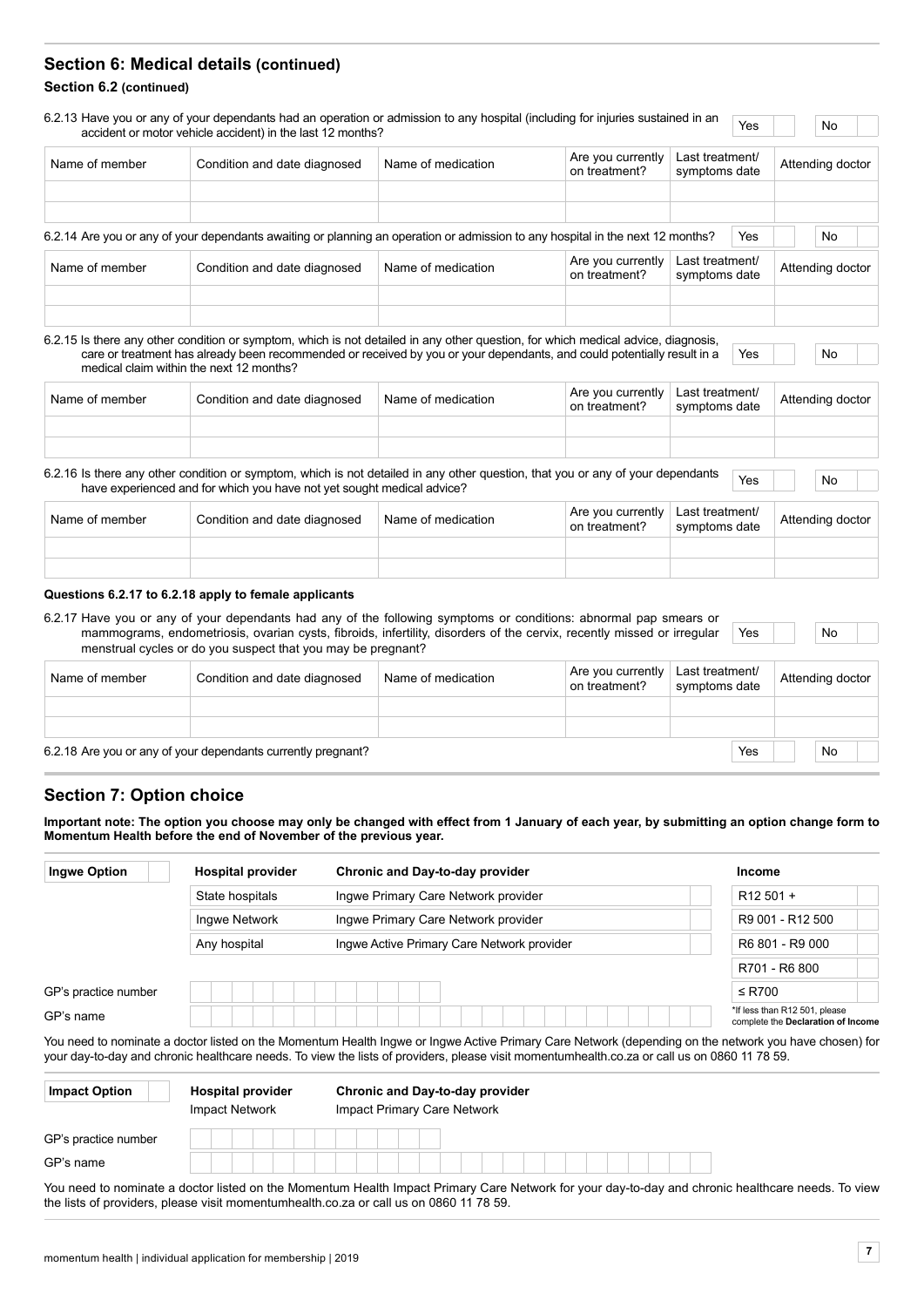| <b>Custom Option</b>      | <b>Hospital provider</b> | <b>Chronic provider</b> |                                        |              |
|---------------------------|--------------------------|-------------------------|----------------------------------------|--------------|
|                           | Any hospital             | Any                     |                                        |              |
|                           | Associated hospitals     |                         | Associated GP and Courier Pharmacies   |              |
|                           |                          | <b>State</b>            |                                        |              |
| <b>Incentive Option</b>   | <b>Hospital provider</b> |                         | Chronic provider                       | Savings: 10% |
|                           | Any hospital             |                         | Any                                    |              |
|                           |                          | Associated hospitals    | Associated GP and Courier Pharmacies   |              |
|                           |                          |                         | <b>State</b>                           |              |
| <b>Extender Option</b>    | <b>Hospital provider</b> |                         | <b>Chronic provider</b>                | Savings: 25% |
|                           | Any hospital             |                         | Any                                    |              |
|                           |                          | Associated hospitals    | Associated GP and Courier Pharmacies   |              |
|                           |                          |                         | <b>State</b>                           |              |
| Pay day-to-day claims at: | Accumulation rate        |                         | Up to 200% of the Momentum Health Rate |              |
| <b>Summit Option</b>      | <b>Hospital provider</b> |                         | Chronic and Day-to-day provider        |              |
|                           | Any hospital             |                         | Freedom-of-choice                      |              |

# **Section 8: Banking details for payment of contributions**

You do not need to complete this section if your employer is paying for your Momentum Health contributions (as per the company application form). (Please do not provide credit card details. Momentum Health is not allowed to record your credit card details.)

| Name of account holder |                                                      |                          |              |  |
|------------------------|------------------------------------------------------|--------------------------|--------------|--|
| Name of bank           |                                                      |                          |              |  |
| Account number         |                                                      |                          |              |  |
| Account type           | Current/Cheque                                       | Savings                  | Transmission |  |
| Branch code            | $\overline{\phantom{0}}$<br>$\overline{\phantom{0}}$ | $\overline{\phantom{0}}$ | Branch name  |  |

# **Section 9: Authorisation for contribution collection**

#### **Completion of this section is compulsory for all contribution payers**

Momentum Health may debit the above account with the amount due under the contract in accordance with the Momentum Health debit order system. Momentum Health will debit the bank account for contributions on the 1st working day of every month. I understand that Momentum Health bills for contributions in advance and dependent on my commencement and activation dates there may be more than a single contribution payable to the Scheme.

If an **individual's** account is to be debited, please sign below:

If a third party's account details are used, please provide a copy of their ID.

# **Signature of account holder Date** D D – M M – **2 0** Y Y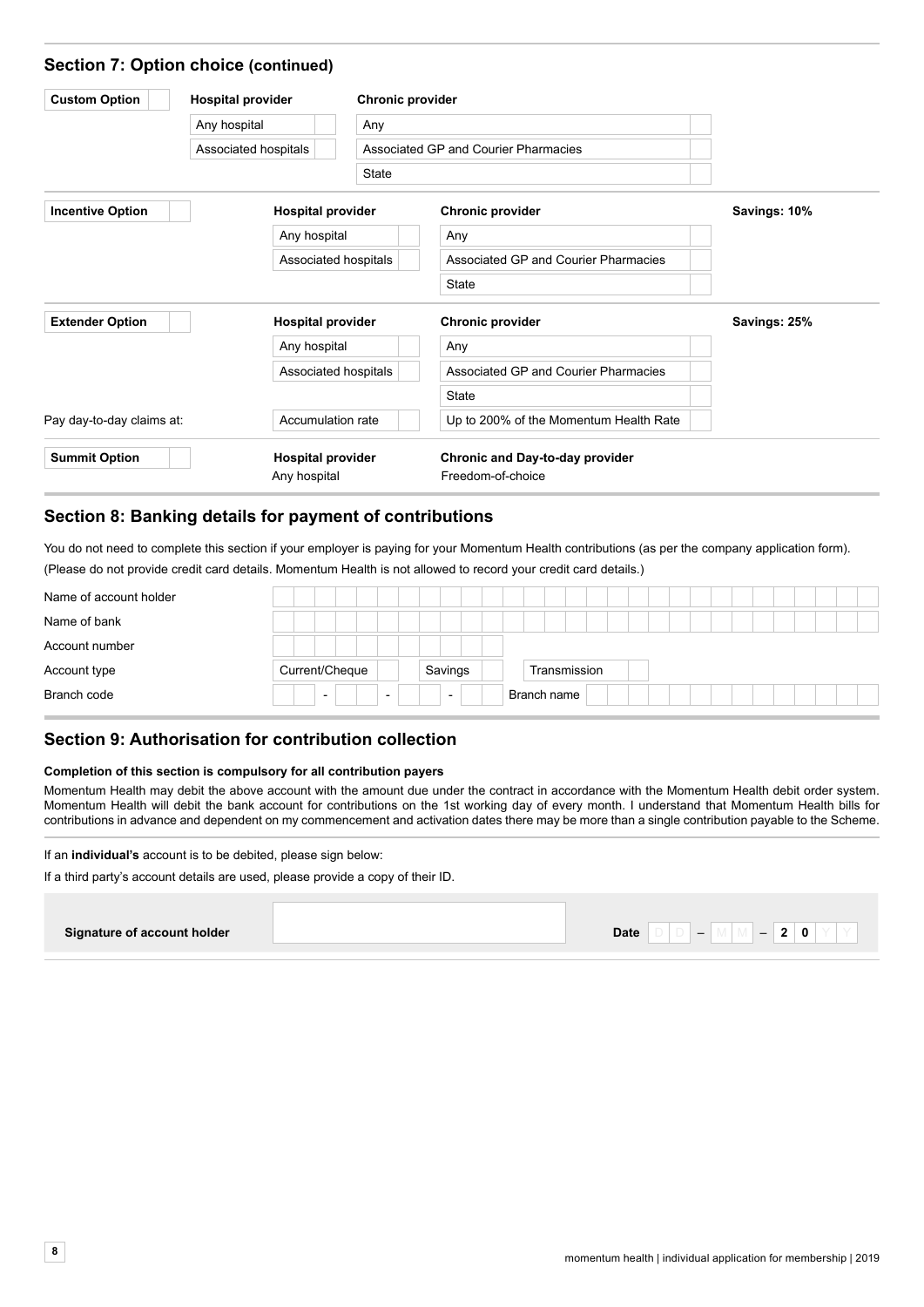# **Section 9: Authorisation for contribution collection (continued)**

If a **company** account is to be debited:

- I/we warrant that the principal member referred to in this application is an employee of our organisation.
- Momentum Health may bill us for the amount due for this member in the same manner as for other members that our organisation employs.

Please note that if the company is paying contributions for more than one employee, a company application form needs to be submitted if the company is not already listed as an employer on Momentum Health.

| Name<br>Position in company                          |                                                                                                                                                    |
|------------------------------------------------------|----------------------------------------------------------------------------------------------------------------------------------------------------|
| Signature of account holder/<br>Authorised signatory | Date $\boxed{\circ}$ $\boxed{\circ}$ $\boxed{-}$ $\boxed{\mathsf{M}}$ $\boxed{-}$ 2 $\boxed{\mathsf{0}}$ $\boxed{\mathsf{Y}}$ $\boxed{\mathsf{Y}}$ |
|                                                      |                                                                                                                                                    |
|                                                      |                                                                                                                                                    |
| <b>Company stamp</b>                                 |                                                                                                                                                    |

# **Section 10: Banking details for claim refunds payable to member**

You, as the principal member, need to sign this section if a third party's bank details are being used for claims reimbursement. If a third party's account details are used, please provide copy of their ID.

Tick this box if we may use the same bank account details provided for your Momentum Health contribution payments.

If not, please complete the bank details below.

(Please do not provide credit card details. Momentum Health is not allowed to record your credit card details)

| Name of account holder        |                                                      |                          |              |      |     |
|-------------------------------|------------------------------------------------------|--------------------------|--------------|------|-----|
| Name of bank                  |                                                      |                          |              |      |     |
| Account number                |                                                      |                          |              |      |     |
| Account type                  | Current/Cheque                                       | Savings                  | Transmission |      |     |
| Branch code                   | $\overline{\phantom{a}}$<br>$\overline{\phantom{0}}$ | $\overline{\phantom{0}}$ | Branch name  |      |     |
|                               |                                                      |                          |              |      |     |
| Signature of principal member |                                                      |                          |              | Date | Y Y |

# **Section 11: Consent for Momentum Health to process personal information**

We request your consent to process and obtain your personal information from any other person for the purposes set out below. While your consent is voluntary, it is a requirement for your membership of Momentum Health.

Momentum Health and the Administrator, MMI Health, a division of MMI Group Limited, will keep your personal information confidential and will adhere to the Protection of Personal Information Act, 2013 when processing your personal information. Your personal information will be processed for the purpose of the Medical Schemes Act 131 of 1998.

If you fail to provide the personal information required or if you are not willing to agree to the processing of your personal information, then Momentum Health will not be able to administer or offer you membership of the medical scheme.

Please read the statements below and sign your acceptance thereof.

- 1. I authorise, and give consent to Momentum Health and the Administrator to collect, store, collate, process, share and further process my personal information, including health information, and that of my dependants, for purposes of my Momentum Health membership risk profiling and management, administration of my membership and as set out in this section.
- 2. If I have consented to the disclosure of my personal information, Momentum Health or the Administrator may provide my personal information to any natural or juristic person (which could include a company, corporation, state, or agency of a state, association, trust or partnership) or if a contractual relationship exists between Momentum Health or the Administrator which requires them to do so.
- 3. I acknowledge that I must give Momentum Health and the Administrator all information and evidence they may require from time to time. I authorise Momentum Health and the Administrator to obtain from any person, including any medical doctor or other healthcare provider who has attended to me or my dependants in the past, or who will attend to me or my dependants in the future, any information Momentum Health may require concerning my or any of my dependants in assessing any risk or claim in relation to this application, my membership of Momentum Health and risk profiling or management. I consent to that person providing, and instruct that person to provide, Momentum Health and the Administrator with this information on request. I waive the provisions of any law or regulation that restricts the disclosure of this information.
- 4. I have the right to withdraw my consent to have my personal information processed provided that the lawfulness of the processing of my personal information before my withdrawal will not be affected.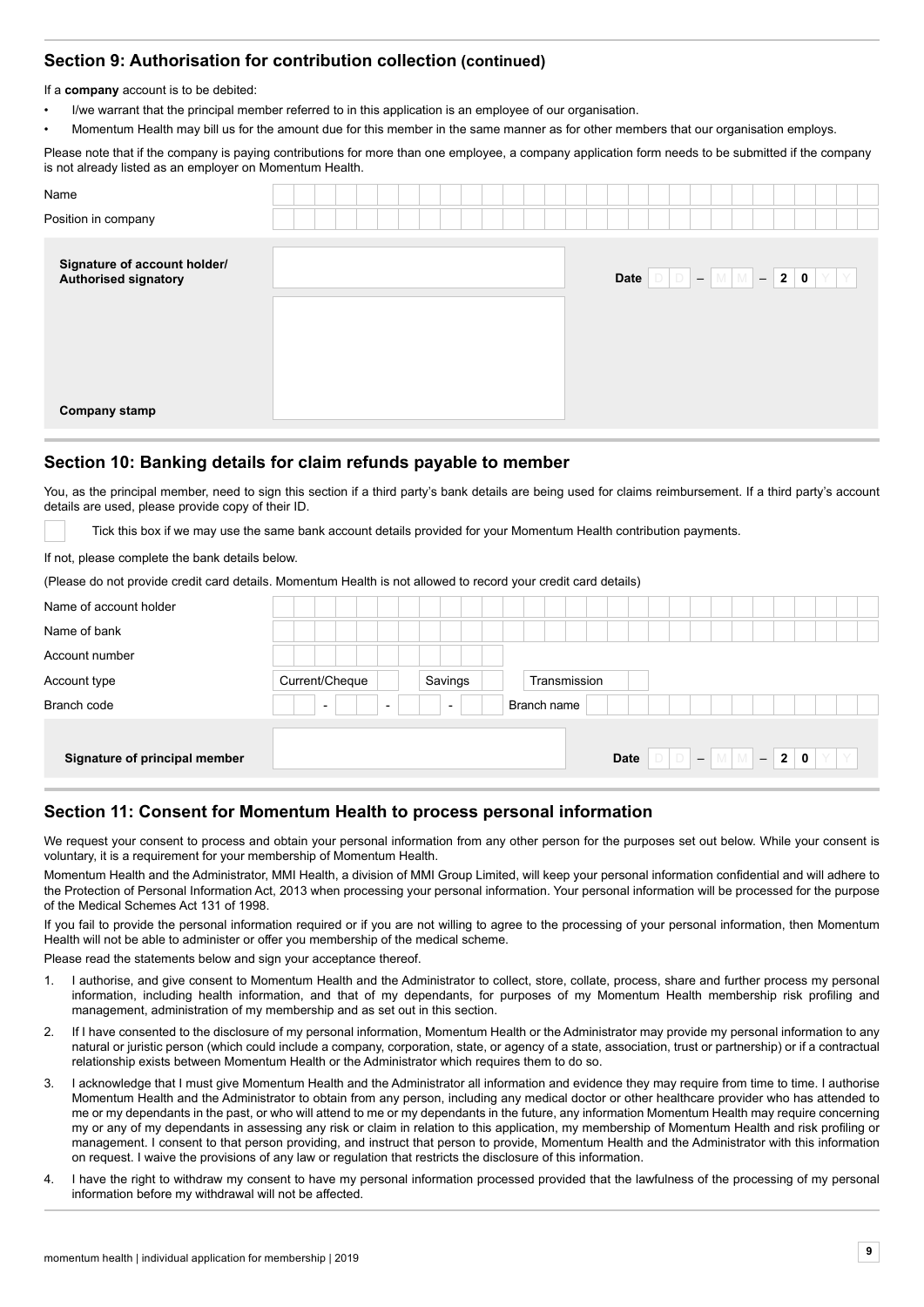# **Section 11: Consent for Momentum Health to process personal information (continued)**

- 5. I have the right to object on reasonable grounds relating to my particular situation, to the processing of my personal information unless processing is required by law.
- 6. I have the right to request my personal information which is in the possession of Momentum Health and the Administrator, provided that I furnish adequate identification.
- 7. I have the right to request Momentum Health and the Administrator where necessary, to correct or delete my personal information that is inaccurate, irrelevant, excessive, outdated, incomplete, misleading, or obtained unlawfully.
- 8. If I have a complaint relating to the processing of my personal information, I agree to refer it to the Administrator to resolve it in terms of their internal complaints process first. If I am not satisfied with the outcome of the complaint, I understand that I may refer the complaint to the Information Regulator who can be contacted on 012 406 4818 or via email at inforeg@justice.gov.za.
- 9. My personal information will be shared between Momentum Health, the Administrator and contracted third parties both locally and outside the Republic of South Africa who require this information, for purposes related to my membership of Momentum Health, and
	- to grant me access to interact with Momentum Health on its website; and
	- to provide any credit bureau or registered credit provider with your credit information as defined in the National Credit Act, 2005 (credit information includes, for example, my credit history, financial history, pattern of payment or default under any credit agreements, debt re-arrangement arrangements or judgments obtained for outstanding debts).
- 10. I agree that Momentum Health's Administrator, MMI Health, may use my information for the purpose of marketing (including direct marketing) of insurance, investments, health insurance, retirement benefits, other financial services and health related products offered by MMI and its subsidiaries. Tick here if you do not wish to receive any direct marketing.

# **Section 12: Terms and conditions**

- 1. I apply for my dependants and I to join Momentum Health (the Scheme) administered by MMI Health (Pty) Ltd. (Administrator) and agree to familiarise myself with, and be bound by, the Rules of the Scheme (the Rules) if my application for membership is accepted. I understand that I may request to inspect the Rules and that, in the event of a dispute, the Rules will be decisive.
- 2. I acknowledge that if my dependants and I do not disclose all the information that is relevant to the assessment of this application or if I and my dependants submit fraudulent claims, it will make any contracts to which this application relates null and void. The Scheme may, at its discretion, retain all contributions or recover any amounts paid to me or any service provider on my behalf.
- 3. I will notify the Scheme of any changes that take place, in any circumstances on which the Scheme based its assessment of its risk (including my health status), after the date of this application form and prior to my joining date. I acknowledge that failure to do so will result in the termination of my contract with the Scheme. In such event, the Scheme will have the right to reclaim any amounts that it may have paid to me or any person on my, or my dependants' behalf, under such contract.
- 4. I understand that this application form is valid for 30 days only from the date of signature.
- 5. I am aware that this application must be accompanied by proof of identification for me and my dependants in order for the application to be assessed.
- 6. It is my responsibility alone (as a member) to make sure that the Scheme receives the monthly contributions as well as any other amounts I owe to the Scheme.
	- Non-receipt of contributions will result in suspension of medical scheme benefits for my entire contract. This suspension will last until I have paid all outstanding contributions.
		- I understand that whilst my contract is suspended, the Scheme will not honour any claims related to services rendered for the period that the membership is suspended.
		- I understand that I will remain fully liable to pay contributions for the period of suspension.
	- Non-payment of more than one month's contribution will result in termination of my membership of the Scheme.
	- Failure to pay any debt due to the Scheme will result in suspension and eventually termination of membership and handover to a third party for debt collection.
- 7. If the employer is responsible to pay my medical scheme contributions, I authorise and instruct my employer to:
	- deduct from my remuneration (and any other sums due to me) any amounts that I may owe to the Scheme from time to time; and
	- pay such amounts to the Scheme.

I also authorise and instruct any person (such as my employer, a pension fund or provident fund) who holds funds for my benefit after I cease employment, to pay and continue to pay the amounts referred to in the first sentence of this clause to the Scheme as and when it is due. Furthermore, I understand that I will be liable for any legal costs that may be incurred by any party in the recovery of any amount that I owe to the Scheme.

- 8. I will pay all sums that I owe to the Scheme on demand. Failure to pay any debt due to the Scheme will result in suspension and eventually termination of membership and handover to a third party for debt collection. Refer to point 6.
- 9. I realise that I must submit evidence of my own good health and that of my dependant/s to the Scheme and that the Scheme may limit or exclude benefits for any particular ailment, disease, disorder, condition or disability that existed for a period of up to twelve (12) months prior to my application to join the Scheme.
- 10. I acknowledge that the Scheme has the right to apply a three-month general waiting period, a twelve-month exclusion on a pre-existing condition, and/or Late-joiner contribution penalty, where applicable.
- 11. I will notify the Scheme if I or any of my dependants are living with HIV/Aids within 14 days of activation of membership (See section 6, on pg 4).
- 12. I will notify the Scheme should I or any of my dependants require hospitalisation for a non-emergency event at least 48 hours before the event. I acknowledge that failure to do so will result in a reduction of benefits payable by the Scheme for any procedure undertaken.
- 13. I undertake to give a calendar month's notice should I wish to terminate my membership.
- 14. I undertake to obtain the necessary consents from any of my dependants to whom these conditions may apply and hereby indemnify the Scheme and / or Administrator against any claim which may arise as a result of my failure to do so.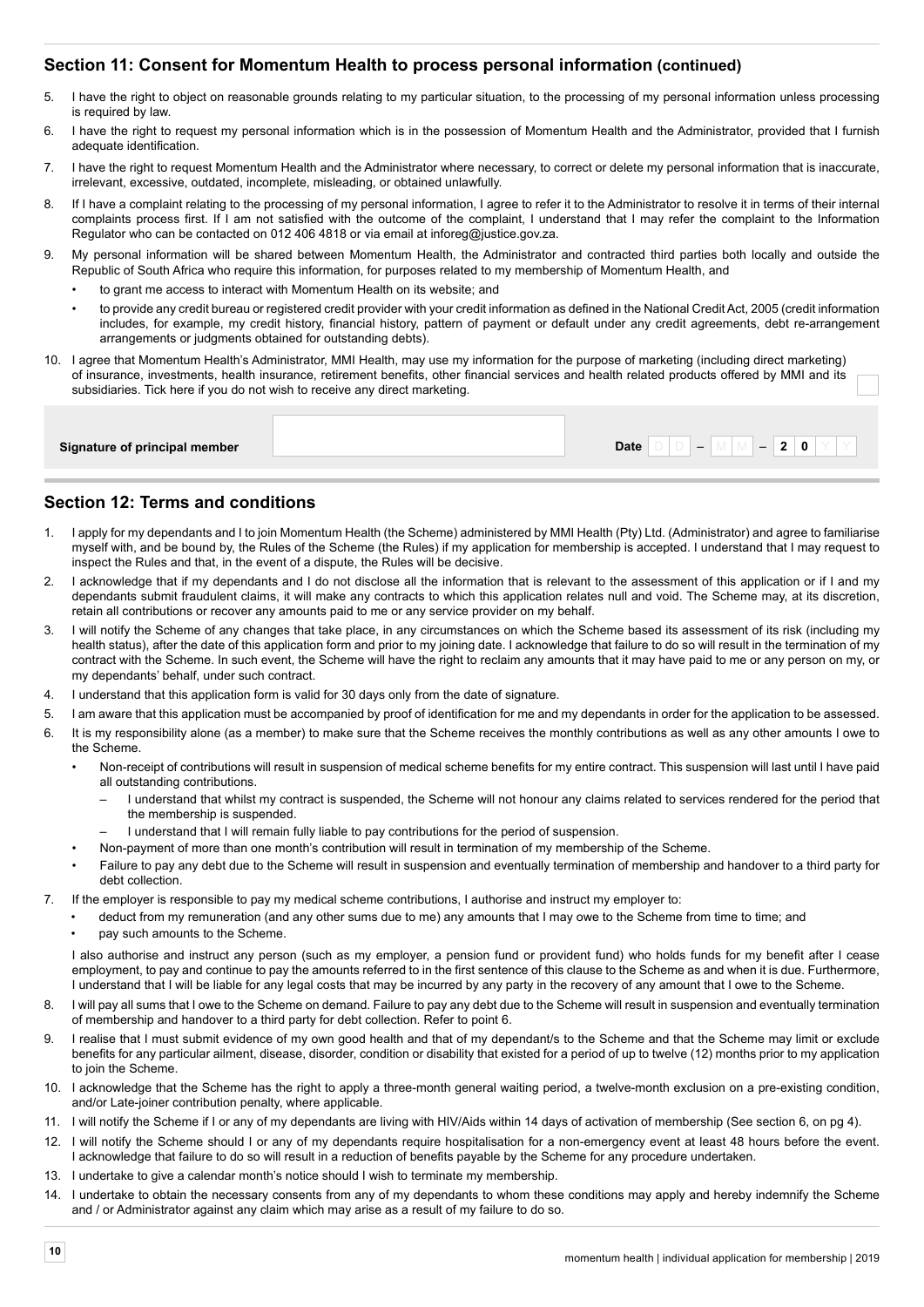### **Section 12: Terms and conditions (continued)**

15. Words used in this application have the meaning that the Rules give them.

- 16. I consent to the recording of all conversations between me and the Scheme or the Administrator, and all information obtained through these conversations will form part of the Scheme's and the Administrator's records. I also consent to all these records remaining the sole property of the Scheme and the Administrator.
- 17. I acknowledge that my duly appointed financial adviser will have access to my membership information and that this access will stay in-force until I notify the Scheme of a change in financial adviser.
- 18. I understand that I need to provide full and complete information, even if I have already done so for other policies held with any of the subsidiaries of MMI Group Holdings Limited, as Momentum Health and MMI Holdings are separate entities.
- **19. The answers that I have provided in this application are full, complete and true. I understand that if my dependants and I are accepted as members of the Scheme, my answers on this application will form the basis of our membership. I understand that it is my responsibility to ensure that the details provided in this application are true and complete for myself and my dependants, even if this application was completed by my financial adviser, or any other third party on my behalf.**

#### **Should Momentum Health confirm your start date or terms of acceptance before activation?\*** Yes Yes Yes No

\* Where waiting periods and/or Late Joiner Penalties apply to your membership, you will be required to sign an acceptance letter before Momentum Health activates your membership.

| Signed at      |   |  |             |   |  |  |  |  |  |  |  |  |  |
|----------------|---|--|-------------|---|--|--|--|--|--|--|--|--|--|
| Starting date* | 0 |  | $\sim$<br>0 | Υ |  |  |  |  |  |  |  |  |  |

\* Remember to inform us should any information provided on this form change between the date of signing the form and the starting date.

| Signature of principal member | <b>Date</b><br> |
|-------------------------------|-----------------|
|-------------------------------|-----------------|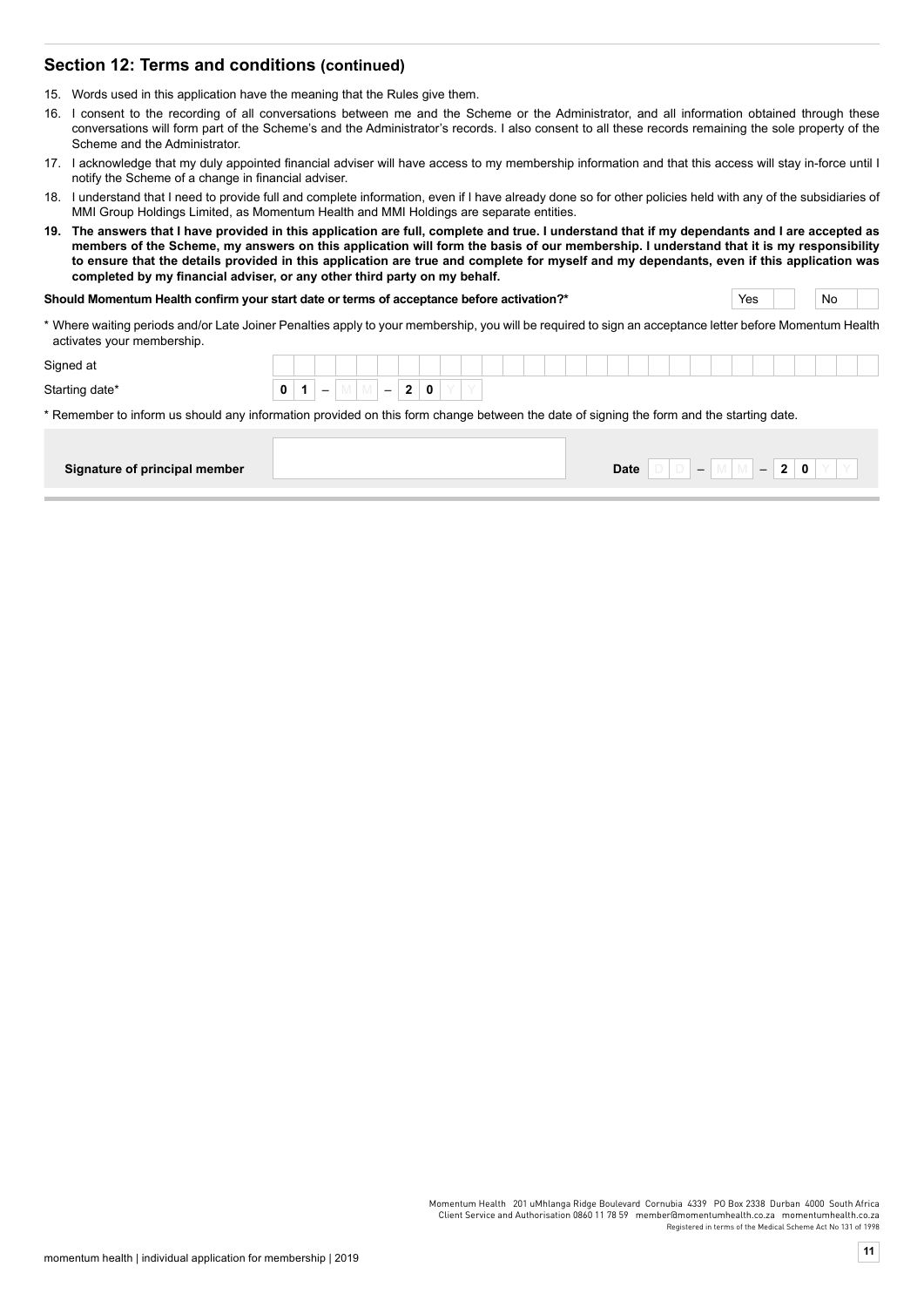# momentum

# **Application for complementary products <sup>2019</sup>**

#### **Important notes:**

- You can choose to make use of additional products available from Momentum Group, a division of MMI Group Limited (Momentum), to seamlessly enhance your medical aid. These voluntary complementary products range from a world-class wellness and rewards programme, Multiply, to the innovative HealthReturns solution. These complementary products are not medical scheme benefits. Momentum is not a medical scheme, and is a separate entity to Momentum Health. You can be a member of Momentum Health without taking any of the complementary products that Momentum offers.
- If you choose to take any of these products, please complete the contract details for each product you require.

#### **Section 1: Multiply contract details**

#### **Section 1.1**

Tick this box if you would like to join Multiply Premier.

Contributions will be calculated based on your medical aid membership composition.

How would you like to receive your Multiply welcome pack?  $\mid$  Mail to member's postal address

Send to branch

| Member to collect            |  |
|------------------------------|--|
| Financial adviser to collect |  |

#### **Section 1.2**

You only need to complete this section if you do not have a South African ID number. Please provide a copy of your passport.

#### **Principal member**

| Passport number                   |   |        |                          |   |   |                          |   |   |   |   |  |  |  |             |  |  |                          |   |   |                          |  |     |   |
|-----------------------------------|---|--------|--------------------------|---|---|--------------------------|---|---|---|---|--|--|--|-------------|--|--|--------------------------|---|---|--------------------------|--|-----|---|
| Date of issue                     | D | $\Box$ | $\overline{\phantom{m}}$ | M | M | $\overline{\phantom{m}}$ | Y | Y | Y | Y |  |  |  | Expiry date |  |  | $\overline{\phantom{a}}$ | M | M | $\overline{\phantom{a}}$ |  | YYY | Y |
| Country of issue                  |   |        |                          |   |   |                          |   |   |   |   |  |  |  |             |  |  |                          |   |   |                          |  |     |   |
| Nationality                       |   |        |                          |   |   |                          |   |   |   |   |  |  |  |             |  |  |                          |   |   |                          |  |     |   |
| Tax reference number              |   |        |                          |   |   |                          |   |   |   |   |  |  |  |             |  |  |                          |   |   |                          |  |     |   |
| Tax residency country             |   |        |                          |   |   |                          |   |   |   |   |  |  |  |             |  |  |                          |   |   |                          |  |     |   |
| Spouse or partner (if applicable) |   |        |                          |   |   |                          |   |   |   |   |  |  |  |             |  |  |                          |   |   |                          |  |     |   |
| Passport number                   |   |        |                          |   |   |                          |   |   |   |   |  |  |  |             |  |  |                          |   |   |                          |  |     |   |
| Date of issue                     | D | $\Box$ | $\overline{\phantom{0}}$ | M | M | $\overline{\phantom{a}}$ | Y | Y | Y | Y |  |  |  | Expiry date |  |  | $\overline{\phantom{m}}$ | M | M | $\overline{\phantom{a}}$ |  | YYY |   |
| Country of issue                  |   |        |                          |   |   |                          |   |   |   |   |  |  |  |             |  |  |                          |   |   |                          |  |     |   |
| Nationality                       |   |        |                          |   |   |                          |   |   |   |   |  |  |  |             |  |  |                          |   |   |                          |  |     |   |
| Tax reference number              |   |        |                          |   |   |                          |   |   |   |   |  |  |  |             |  |  |                          |   |   |                          |  |     |   |
| Tax residency country             |   |        |                          |   |   |                          |   |   |   |   |  |  |  |             |  |  |                          |   |   |                          |  |     |   |

#### **Section 1.3: Financial adviser for Multiply membership**

Please complete this information if commission should be split between financial advisers.

| Name                           | Financial adviser's code | <b>Broker house code</b> | Commission ref no | Commission split %                                                                                                                                                                                                                                                                                                  |
|--------------------------------|--------------------------|--------------------------|-------------------|---------------------------------------------------------------------------------------------------------------------------------------------------------------------------------------------------------------------------------------------------------------------------------------------------------------------|
|                                |                          |                          |                   |                                                                                                                                                                                                                                                                                                                     |
|                                |                          |                          |                   |                                                                                                                                                                                                                                                                                                                     |
|                                |                          |                          |                   |                                                                                                                                                                                                                                                                                                                     |
| Signature of financial adviser |                          |                          |                   | Date $\bigcap_{i=1}^n$ $\bigcap_{i=1}^n$ $\bigcup_{i=1}^n$ $\bigcup_{i=1}^n$ $\bigcup_{i=1}^n$ $\bigcup_{i=1}^n$ $\bigcup_{i=1}^n$ $\bigcup_{i=1}^n$ $\bigcap_{i=1}^n$ $\bigcap_{i=1}^n$ $\bigcap_{i=1}^n$ $\bigcap_{i=1}^n$ $\bigcap_{i=1}^n$ $\bigcap_{i=1}^n$ $\bigcap_{i=1}^n$ $\bigcap_{i=1}^n$ $\bigcap_{i=1$ |
| Signature of financial adviser |                          |                          |                   | Date $\boxed{\circ}$ $\boxed{\circ}$ $\boxed{-}$ $\boxed{\mathsf{M}}$ $\boxed{\mathsf{M}}$ $\boxed{-}$ 2 $\boxed{\mathsf{0}}$ $\boxed{\mathsf{Y}}$ $\boxed{\mathsf{Y}}$                                                                                                                                             |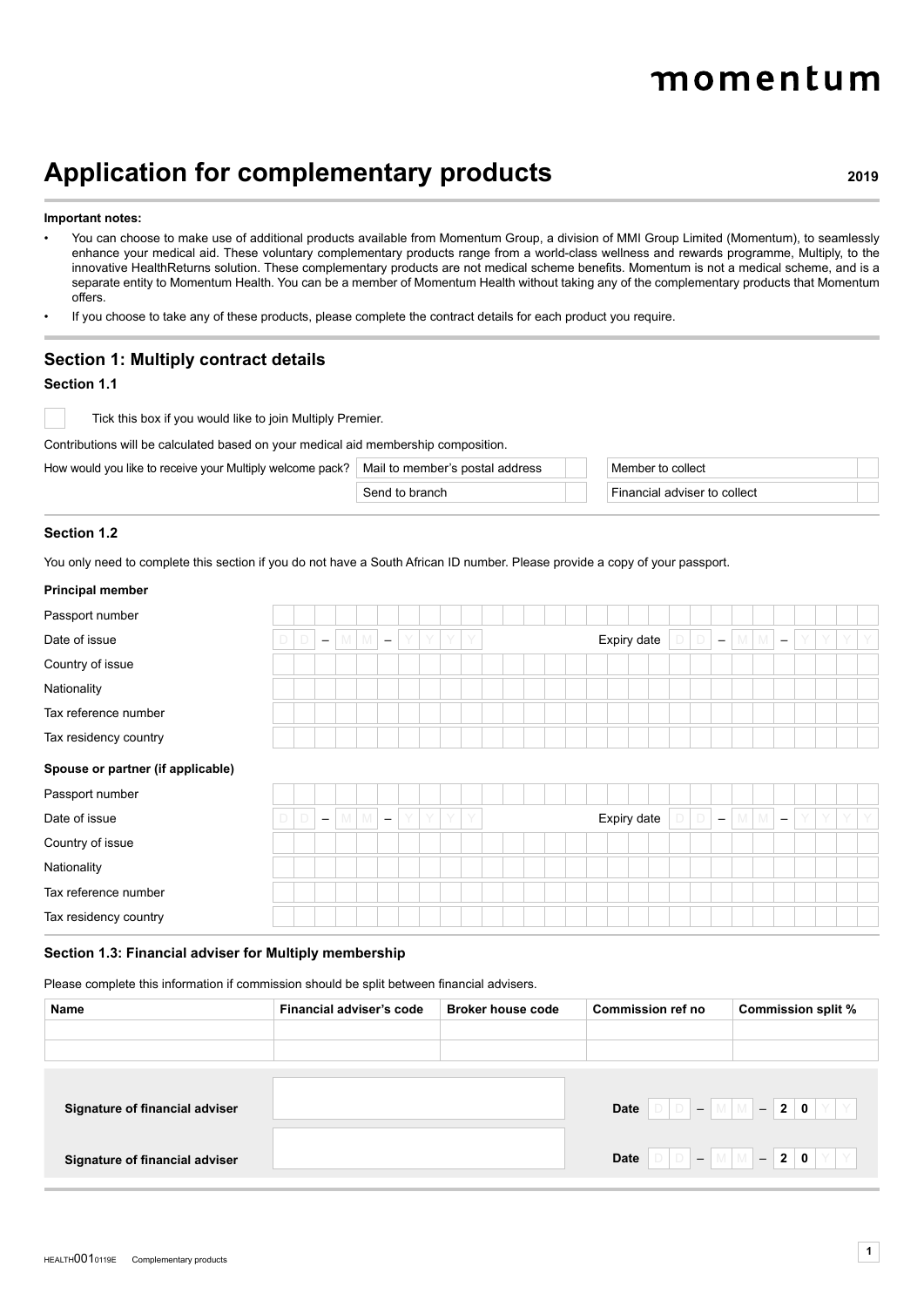# **Section 2: HealthSaver contract details**

You can use this account as you see fit to make provision for additional healthcare expenses.

| Section 2.1: Free HealthSaver account                                                                                             |                                                                                                                                                        |
|-----------------------------------------------------------------------------------------------------------------------------------|--------------------------------------------------------------------------------------------------------------------------------------------------------|
| Tick this box if you would like Momentum to activate your free Health Saver account.                                              |                                                                                                                                                        |
| <b>Section 2.2: HealthReturns</b>                                                                                                 |                                                                                                                                                        |
| Tick this box if you want your HealthReturns to be paid into your HealthSaver account.                                            |                                                                                                                                                        |
| (And be eligible for HealthReturns Booster. If you do not select this option, HealthReturns will be paid into your bank account.) |                                                                                                                                                        |
| Section 2.3: Monthly HealthSaver                                                                                                  |                                                                                                                                                        |
| Tick this box if you want to start contributing to your Health Saver and complete your chosen amount below:                       |                                                                                                                                                        |
| R<br>Monthly amount                                                                                                               | Minimum of R100 per month                                                                                                                              |
| (EFT).                                                                                                                            | You can choose to contribute any amount in addition to the regular monthly payments. These additional amounts can be paid via Electronic Fund Transfer |
| Section 2.4: Apply for credit                                                                                                     |                                                                                                                                                        |
|                                                                                                                                   | Tick this box if you want to apply for credit on the above monthly amount and complete the information below.                                          |
| a credit check.                                                                                                                   | Credit assessment inventory (complete if you are applying for credit on your monthly contributions). We will use this information to carry out         |
| Joint gross monthly household income subtotal                                                                                     | R                                                                                                                                                      |
| Joint monthly household expenses                                                                                                  |                                                                                                                                                        |
| a) Discretionary expenses (e.g. movies, eating out)                                                                               | R                                                                                                                                                      |
| b) Contractual expenses (e.g. car repayments, retail accounts)                                                                    | $\mathsf R$                                                                                                                                            |
| Expenses subtotal                                                                                                                 | R                                                                                                                                                      |
| Net monthly income                                                                                                                | $\mathsf R$                                                                                                                                            |
| <b>Credit provider information</b>                                                                                                |                                                                                                                                                        |
| In terms of the regulations of the National Credit Act 34 of 2005, the following information must be supplied.                    |                                                                                                                                                        |
| <b>NCR</b> number                                                                                                                 | <b>NCR CP 173</b>                                                                                                                                      |
| Name of credit provider                                                                                                           | <b>MMI Group Limited</b>                                                                                                                               |
| <b>Physical Address</b>                                                                                                           | 268 West Avenue<br>Centurion<br>Gauteng<br>0157                                                                                                        |
| Contact number                                                                                                                    | 0860 11 78 59<br>Weekdays 08:00 to 17:00                                                                                                               |
| Section 2.5: Claims payment                                                                                                       |                                                                                                                                                        |
| In-hospital claims:                                                                                                               |                                                                                                                                                        |
|                                                                                                                                   | Tick this box if you do not want any shortfalls in your in-hospital claims to be paid automatically from your available HealthSaver funds.             |
| Day-to-day claims:                                                                                                                |                                                                                                                                                        |
| You can choose how your day-to-day claims will be paid from your available HealthSaver funds.                                     |                                                                                                                                                        |
| Tick this box if you want your claims to be paid in full                                                                          |                                                                                                                                                        |
| Tick this box if you want your claims to be paid at up to a maximum of 200% of the Momentum Health Rate                           |                                                                                                                                                        |

#### **Section 2.6: Multiply Visa® Card**

You can apply for a maximum of 2 cards. Cardholders must be registered dependants on the medical aid.

## **Account holder: As the principal member, you will be the account holder.**

# **Cardholder (HealthSaver investor)**

Tick this box if you (the account holder) want to apply for a Multiply Visa® Card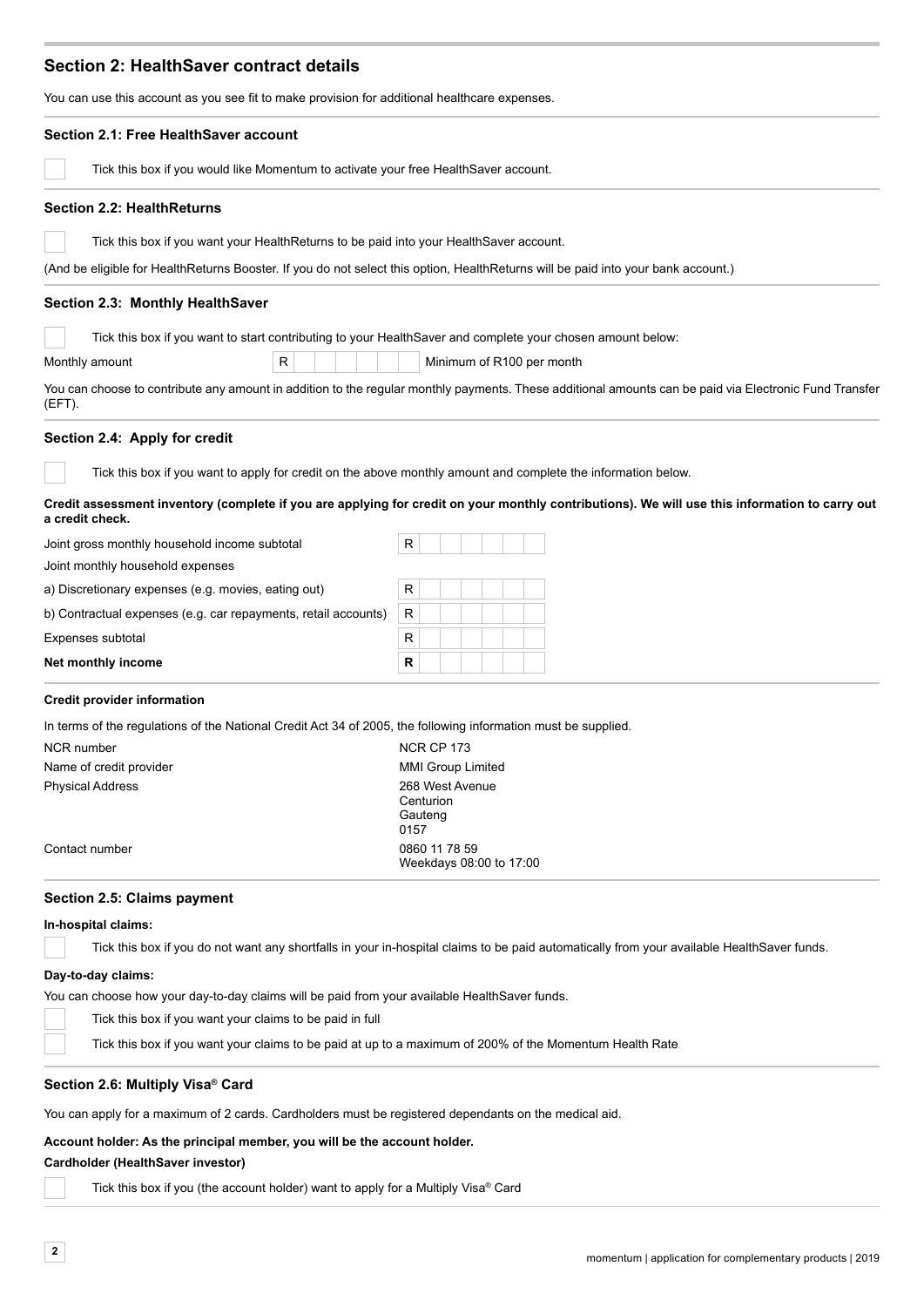# **Section 2: HealthSaver contract details (continued)**

**Section 2.6: Multiply Visa® Card (continued)** 

Tick this box if you want an additional Multiply Visa® Card

#### **Additional cardholder**

| Title                 |        |                          |     | Initials                 |   |   |   |  | First name |                  |  |               |        |                          |   |     |                          |   |        |    |    |
|-----------------------|--------|--------------------------|-----|--------------------------|---|---|---|--|------------|------------------|--|---------------|--------|--------------------------|---|-----|--------------------------|---|--------|----|----|
| Surname               |        |                          |     |                          |   |   |   |  |            |                  |  |               |        |                          |   |     |                          |   |        |    |    |
| Previous surname      |        |                          |     |                          |   |   |   |  |            |                  |  |               | Gender | Male                     |   |     |                          |   | Female |    |    |
| ID number             |        |                          |     |                          |   |   |   |  |            |                  |  | Date of birth |        | $\overline{\phantom{m}}$ | M | M   | $\overline{\phantom{m}}$ | Y | Y      |    |    |
| Passport number       |        |                          |     |                          |   |   |   |  |            |                  |  |               |        |                          |   |     |                          |   |        |    |    |
| Date of issue         | $\Box$ | $\overline{\phantom{m}}$ | M M | $\overline{\phantom{m}}$ | Y | Y | Y |  |            |                  |  | Expiry date   |        | $\overline{\phantom{m}}$ |   | M M | $\overline{\phantom{m}}$ | Y | Y      | Y. | Y. |
| Country of issue      |        |                          |     |                          |   |   |   |  |            |                  |  |               |        |                          |   |     |                          |   |        |    |    |
| Nationality           |        |                          |     |                          |   |   |   |  |            |                  |  |               |        |                          |   |     |                          |   |        |    |    |
| Tax reference number  |        |                          |     |                          |   |   |   |  |            |                  |  |               |        |                          |   |     |                          |   |        |    |    |
| Tax residency country |        |                          |     |                          |   |   |   |  |            |                  |  |               |        |                          |   |     |                          |   |        |    |    |
| Telephone - home      |        |                          |     |                          |   |   |   |  |            | Telephone - work |  |               |        |                          |   |     |                          |   |        |    |    |
| Cellphone number      |        |                          |     |                          |   |   |   |  |            |                  |  |               |        |                          |   |     |                          |   |        |    |    |
| Email address         |        |                          |     |                          |   |   |   |  |            |                  |  |               |        |                          |   |     |                          |   |        |    |    |

Tick this box if you want an additional Multiply Visa® Card

#### **Additional cardholder**

| Title                 |                               |   |       | Initials                 |   |   |   |   |  | First name       |  |               |        |      |                          |         |                          |   |        |   |  |
|-----------------------|-------------------------------|---|-------|--------------------------|---|---|---|---|--|------------------|--|---------------|--------|------|--------------------------|---------|--------------------------|---|--------|---|--|
| Surname               |                               |   |       |                          |   |   |   |   |  |                  |  |               |        |      |                          |         |                          |   |        |   |  |
| Previous surname      |                               |   |       |                          |   |   |   |   |  |                  |  |               | Gender | Male |                          |         |                          |   | Female |   |  |
| ID number             |                               |   |       |                          |   |   |   |   |  |                  |  | Date of birth |        |      | $\overline{\phantom{m}}$ | $M$ $M$ | $\overline{\phantom{a}}$ |   |        |   |  |
| Passport number       |                               |   |       |                          |   |   |   |   |  |                  |  |               |        |      |                          |         |                          |   |        |   |  |
| Date of issue         | D<br>$\overline{\phantom{m}}$ | M | - IVI | $\overline{\phantom{m}}$ | Y | Y | Y | Y |  |                  |  | Expiry date   |        |      | $\overline{\phantom{m}}$ | $M$ $M$ | $\overline{\phantom{a}}$ | Y | Y      | Y |  |
| Country of issue      |                               |   |       |                          |   |   |   |   |  |                  |  |               |        |      |                          |         |                          |   |        |   |  |
| Nationality           |                               |   |       |                          |   |   |   |   |  |                  |  |               |        |      |                          |         |                          |   |        |   |  |
| Tax reference number  |                               |   |       |                          |   |   |   |   |  |                  |  |               |        |      |                          |         |                          |   |        |   |  |
| Tax residency country |                               |   |       |                          |   |   |   |   |  |                  |  |               |        |      |                          |         |                          |   |        |   |  |
| Telephone - home      |                               |   |       |                          |   |   |   |   |  | Telephone - work |  |               |        |      |                          |         |                          |   |        |   |  |
| Cellphone number      |                               |   |       |                          |   |   |   |   |  |                  |  |               |        |      |                          |         |                          |   |        |   |  |
| Email address         |                               |   |       |                          |   |   |   |   |  |                  |  |               |        |      |                          |         |                          |   |        |   |  |

# **Section 3: AdviceFee contract details**

#### **Please select one of the following AdviceFee options:**

| Tick this block if you would like to include AdviceFee. |     |     |      |                  |          |                      |
|---------------------------------------------------------|-----|-----|------|------------------|----------|----------------------|
| Standard monthly amount                                 | R45 | R83 | D444 | R <sub>132</sub> | : option | Annual<br>I Increase |
|                                                         |     |     |      |                  |          |                      |

# **Section 4: Banking details for payment of contributions**

Please indicate the contribution payer for each of the complementary products applied for:

| <b>Contribution payer</b>                 | <b>Multiply</b> | <b>HealthSaver</b> | <b>AdviceFee</b> |  |  |  |
|-------------------------------------------|-----------------|--------------------|------------------|--|--|--|
| <b>Principal Member</b>                   |                 |                    |                  |  |  |  |
| Company (as per company application form) |                 |                    |                  |  |  |  |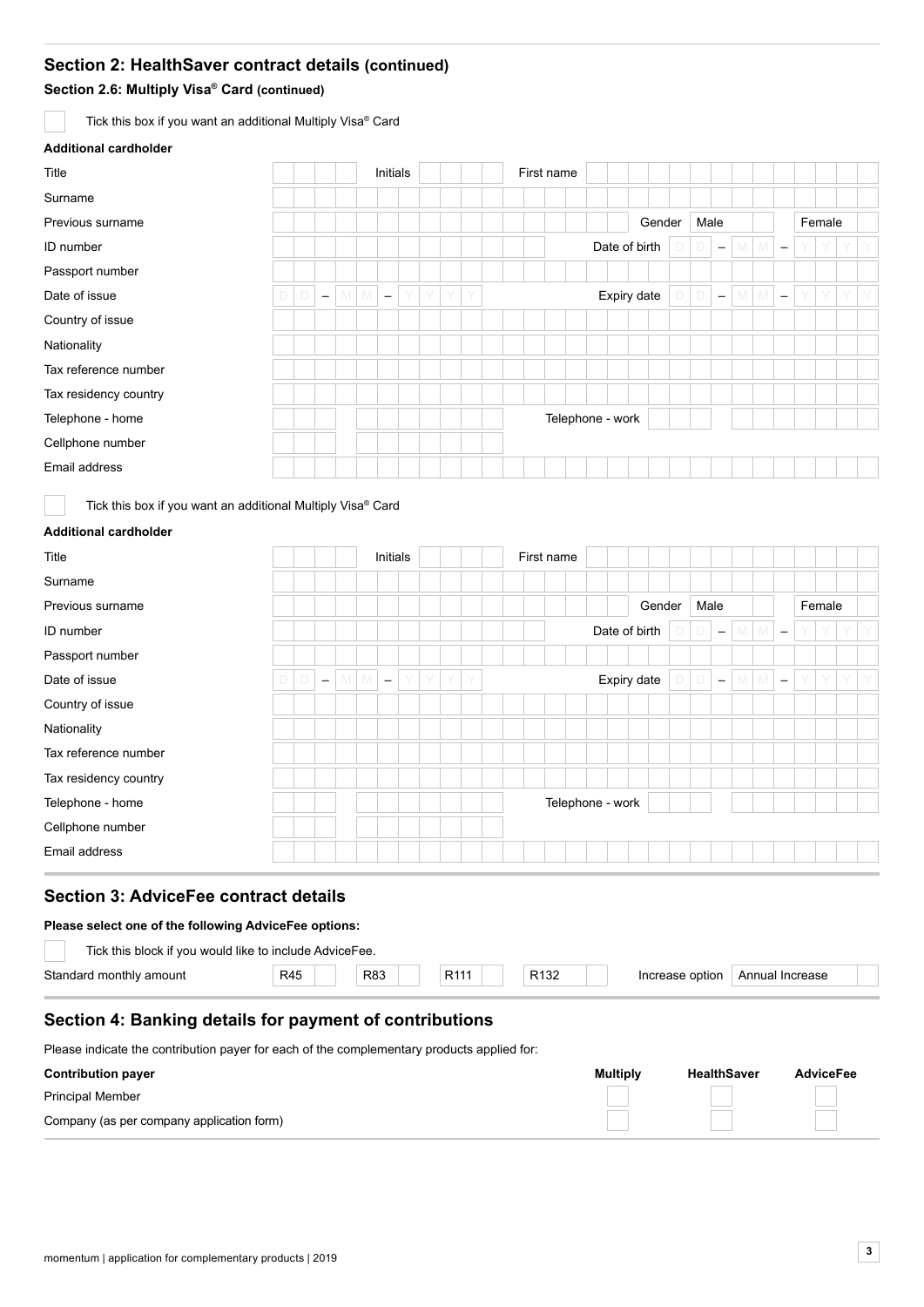# **Section 4: Banking details for payment of contributions (continued)**

(Please do not provide credit card details. Momentum is not allowed to record your credit card details)

| Name of account holder |                                                      |                          |              |  |
|------------------------|------------------------------------------------------|--------------------------|--------------|--|
| Name of bank           |                                                      |                          |              |  |
| Account number         |                                                      |                          |              |  |
| Account type           | Current/Cheque                                       | Savings                  | Transmission |  |
| Branch code            | $\overline{\phantom{0}}$<br>$\overline{\phantom{0}}$ | $\overline{\phantom{0}}$ | Branch name  |  |

### **Section 5: Authorisation for contribution collection**

#### **Completion of this section is compulsory for all contribution payers**

I authorise Momentum to debit the account as supplied on this application form with the amount of the contribution that I have agreed to pay per complementary product. I undertake to inform Momentum of any change in the account details. I authorise Momentum to verify such account details with my financial institution. I accept that Momentum may debit the account on a date other than specified.

If an **individual's** account is to be debited, please sign below:

If a third party's account details are used, please provide a copy of their ID.

| Signature of account holder | <b>Date</b><br>Ü<br>- |
|-----------------------------|-----------------------|

If a **company** account is to be debited:

• I/we warrant that the principal member referred to in this application is an employee of our organisation.

• Momentum may bill us for the amount due for this member in the same manner as for other members that our organisation employs.

| Name                                                        |                                                          |
|-------------------------------------------------------------|----------------------------------------------------------|
| Position in company                                         |                                                          |
| Signature of account holder/<br><b>Authorised signatory</b> | $D   D   =   M   M   =   2   0   Y   Y  $<br><b>Date</b> |
| <b>Company stamp</b>                                        |                                                          |

# **Section 6: Terms and conditions**

#### **For protection of personal information**

MMI comprises a group of companies that provide the following products and services:

• financial planning services, healthcare administration, insurance products, investment products, managed care services and retirement benefits.

MMI and its subsidiaries will keep your personal information confidential and will adhere to the Protection of Personal Information Act 4 of 2013 when processing your personal information. We request your consent to process your personal information and to obtain your personal information from any other person for the purposes set out below. While your consent is voluntary, it is a requirement to enable MMI and its subsidiaries to offer you the products set out above and to administer the products.

- 1. I confirm that I am authorised to provide consent in this section on behalf of my dependants.
- 2. I authorise and give consent to MMI to process, further process and share my personal information, including health information, and that of my dependants, for purposes of any products and services with the subsidiaries of MMI.
- 3. I understand that the personal information will be shared to provide for the following purposes:
	- To interact with, and view all the products and services I have with the MMI group of companies on its websites;
		- To provide me and my dependants' personal and health information to any other entity within the MMI Group, where I and/or my dependants already have a relationship or where I and/or my dependants have applied for a product or benefit, for the administration, underwriting and risk profile analysis of my and/or my dependants' products or benefits.
- 4. I understand that I have the right to withdraw my consent to have my personal information processed provided that the lawfulness of the processing of my personal information before my withdrawal will not be affected.
- 5. I understand that I have the right to object on reasonable grounds relating to my particular situation, to the processing of my personal information unless processing is required by law.
- 6. I understand that if I fail to provide the personal information required or if I am not willing to agree to the processing of my personal information, then MMI and its subsidiaries will not be able to offer me the products or to administer them. My personal information will be processed in terms of the Medical Schemes Act 131 of 1998, the Financial Intelligence Centre Act 38 of 2001, the Financial Advisory and Intermediary Act 37 of 2002, the Long-Term Insurance Act 52 of 1998, and the Pension Funds Act 24 of 1956.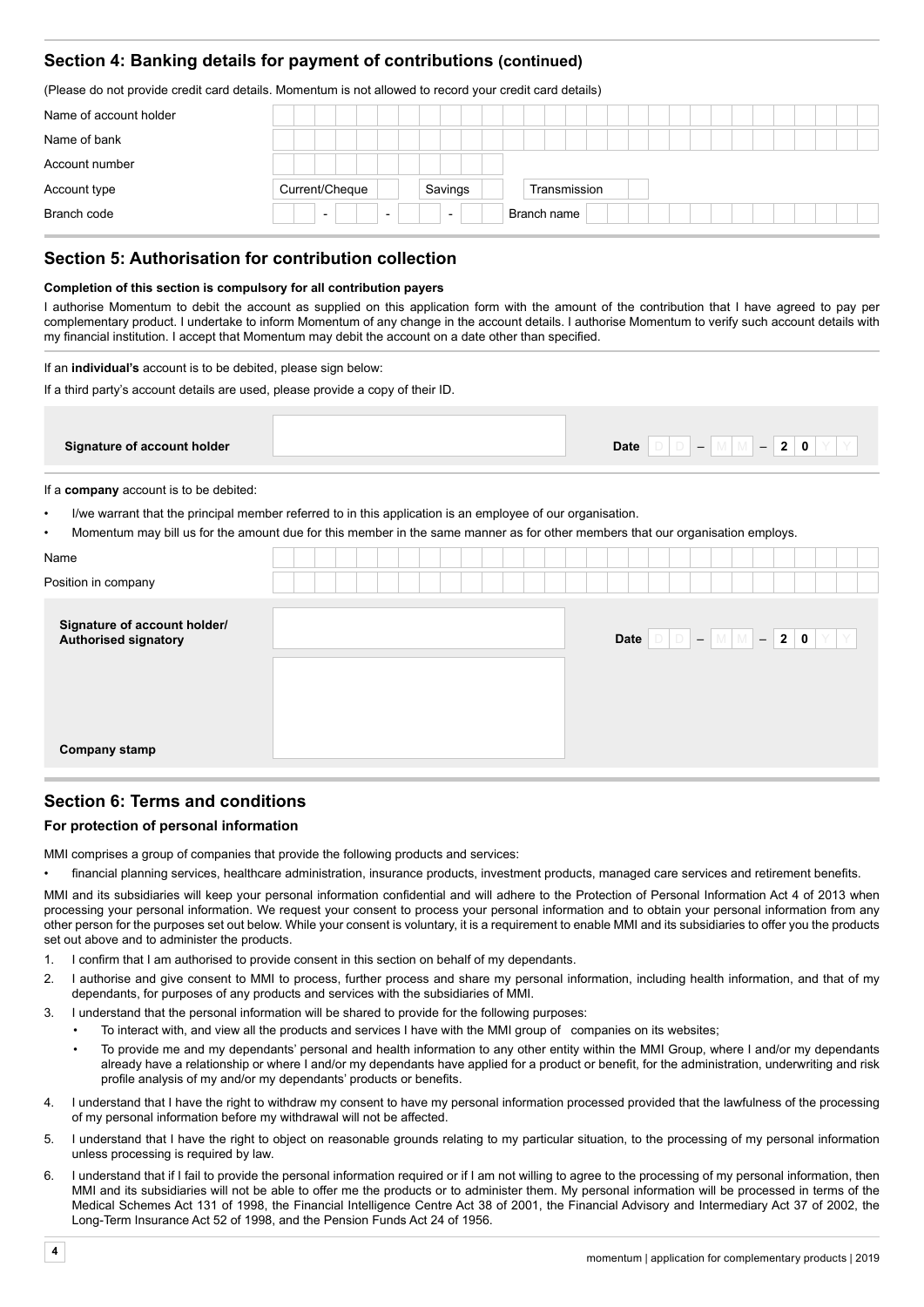# **Section 6: Terms and conditions (continued)**

#### **For protection of personal information (continued)**

- 7. I understand that I have the right to request my personal information which is under the control of MMI and its subsidiaries provided that I furnish adequate identity and that a fee may be charged for this service.
- 8. I understand that I have the right to request MMI and its subsidiaries where necessary, to correct, or delete my personal information that is inaccurate, irrelevant, excessive, outdated, incomplete, misleading, or obtained unlawfully.
- 9. If I have a complaint relating to the processing of my personal information, I understand that I should first refer it to MMI to resolve it in terms of their internal complaints process. If I am not satisfied with the outcome of the complaint, I understand that I may refer the complaint to the Information Regulator who can be contacted on 012 406 4818 or via email at inforeg@justice.gov.za.

| Signature of principal member | Date<br>0 |
|-------------------------------|-----------|
|                               |           |

#### **For Multiply**

- 1. I, the principal member, hereby apply for membership of Multiply and if applicable on behalf of my dependants, which is administered by MMI Multiply (Pty) Ltd. If MMI Multiply (Pty) Ltd accepts this application, this application will serve as evidence that I agree to be bound by the rules of Multiply and undertake to adhere to such rules at all times. I may obtain a copy of the rules from the Multiply website (multiply.co.za) or the Multiply client contact centre on 0861 100 789.
- 2. I consent to paying the membership fees (where applicable) in return for the benefits supplied by Multiply to my dependants (where applicable) and me. I understand that it is my sole responsibility to ensure that MMI Multiply (Pty) Ltd receives my membership fees.
- 3. I acknowledge that MMI Multiply (Pty) Ltd reserves the right to cancel the membership applied for in this form if any of my dependants (who are members of the programme by virtue of this application) or I breach any of the terms and conditions of this agreement, inclusive of rules and regulations pertaining to the Multiply programme which are subject to change from time to time.
- 4. MMI Multiply (Pty) Ltd reserves the right to amend the rules referred to in 1 above and the Multiply benefits unilaterally.
- 5. I consent that MMI Multiply (Pty) Ltd ("Multiply") may process and retain personal information submitted by me, my financial adviser or the Multiply service provider and that this information may be shared with the Multiply service providers for the purpose of carrying out the actions for Multiply to allocate physical health and wellness points or other benefits to me in terms of my membership. I further consent to the use of my personal information for the purposes of direct marketing of Multiply's own service. I declare that I am aware of my right of access to and the right to rectify the personal information and the existence of a right to object against the processing of personal information. I declare that the personal information provided by me is done voluntary and that failure to provide such information or refusal to consent to the processing of my personal information may result in my membership application not being successful.

#### **For HealthSaver**

- 1. I am deemed to have read and understood the Rules and Conditions that apply to HealthSaver, which can be accessed via the website at momentum.co.za, and consider myself bound by these Rules and Conditions. I further agree to refer to the Momentum website (momentum.co.za) annually to take note of the terms and conditions.
- 2. I appoint Momentum as my agent for the purpose of collecting and depositing all contributions in respect of the HealthSaver and for making the relevant payments as per the Rules and Conditions.
- 3. I acknowledge that:
	- i. In doing so, Momentum acts as my agent.
	- ii. I assume all risks connected with the administration of the entrusted funds by Momentum, understanding that Momentum is bound by the Financial Institutions (Protection of Funds) Act 28 of 2001.
	- iii. I will direct all enquiries in respect of the HealthSaver to Momentum.
	- I have read and understand the above clause, have had an opportunity to question and consider it and I agree to the consequences of it.

#### **For HealthSaver: Credit granting for application**

- 1. I confirm that the above information is true and complete.
- 2. I understand that the information provided under the Credit Assessment Inventory will yield a net income figure and that this will determine whether credit will be granted.
- 3. I understand that the maximum credit I can qualify for is R36 000.
- 4. I agree that ad-hoc contributions and rebates will not affect the credit advanced to me.
- 5. I agree that my application is subject to verification, processing and screening and that Momentum may decline an application based on these checks. In addition I give consent that upon acceptance my application will still be subject to continuous screening which may lead to the termination of my application or a reduction in the amount advanced to me when necessary.
- 6. Momentum reserves the right to share my payment behaviour with various credit bureaus and I understand that this will have an impact on my credit worthiness.
- 7. Momentum will send the pre-agreement once the application has been processed. I acknowledge that when I receive the pre-agreement, I am obligated to respond to the confirmation email containing the Schedule of the HealthSaver. My response will indicate my approval for Momentum to activate the HealthSaver account. I acknowledge that if my response is not received within the required time specified in the communication, my HealthSaver will be activated without credit.
- 8. I give Momentum the right to, upon the cancellation or termination of the HealthSaver product, offset any debt owing by me to Momentum Health or any Momentum product from funds available in the HealthSaver;
- 9. I give Momentum the right to, upon the cancellation or termination of the HealthSaver product, hand over my unpaid accounts in respect of the HealthSaver for collection and listing on the credit bureaus.
- 10. I understand that credit granted will be subject to a variable interest rate.